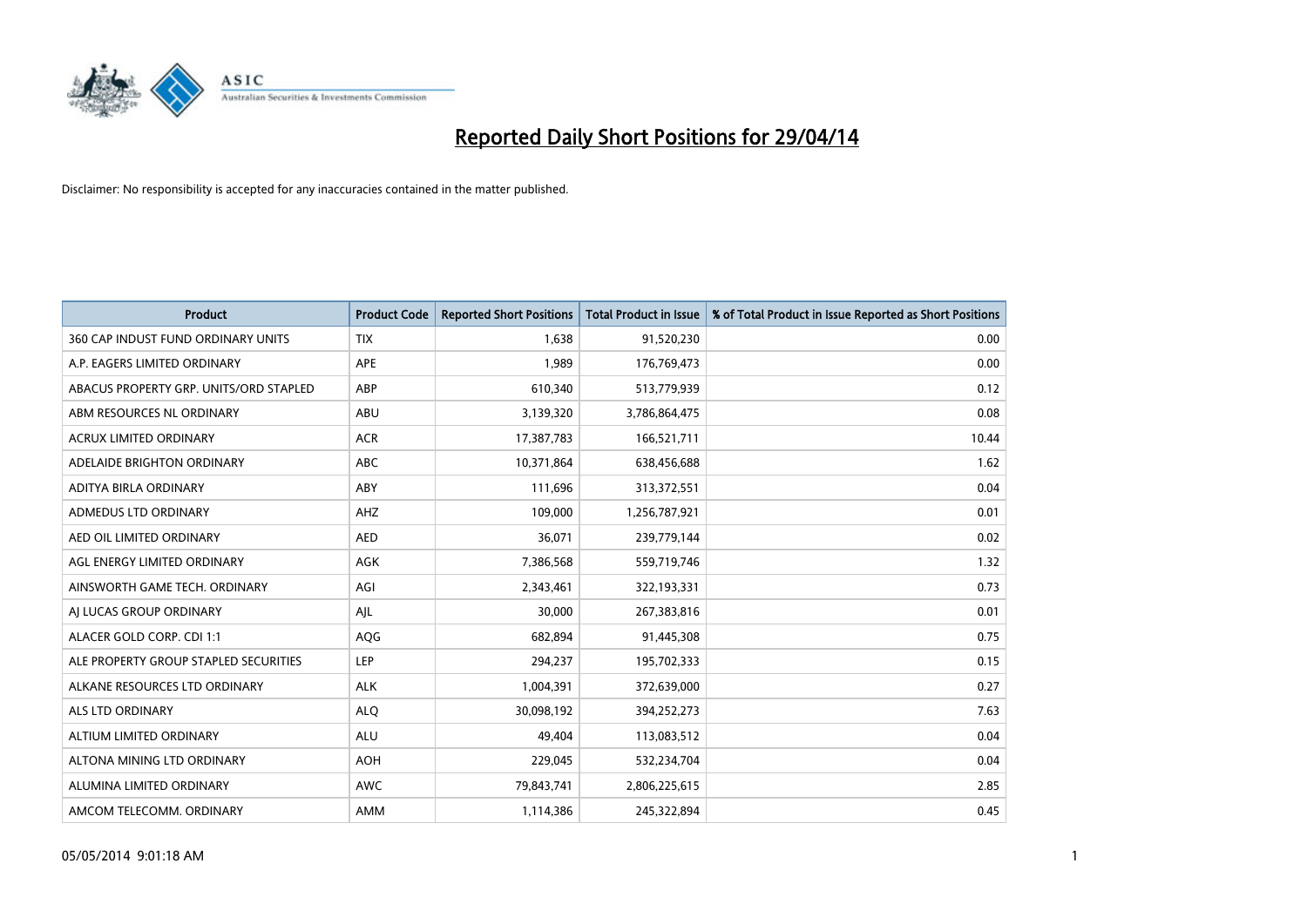

| <b>Product</b>                            | <b>Product Code</b> | <b>Reported Short Positions</b> | <b>Total Product in Issue</b> | % of Total Product in Issue Reported as Short Positions |
|-------------------------------------------|---------------------|---------------------------------|-------------------------------|---------------------------------------------------------|
| AMCOR LIMITED ORDINARY                    | <b>AMC</b>          | 2,671,602                       | 1,206,684,923                 | 0.22                                                    |
| AMP LIMITED ORDINARY                      | AMP                 | 44,308,426                      | 2,957,737,964                 | 1.50                                                    |
| ANSELL LIMITED ORDINARY                   | <b>ANN</b>          | 4,674,319                       | 152,937,881                   | 3.06                                                    |
| ANTARES ENERGY LTD ORDINARY               | AZZ                 | 658,917                         | 255,000,000                   | 0.26                                                    |
| ANZ BANKING GRP LTD ORDINARY              | ANZ                 | 8,426,737                       | 2,744,118,670                 | 0.31                                                    |
| APA GROUP STAPLED SECURITIES              | <b>APA</b>          | 23,363,737                      | 835,750,807                   | 2.80                                                    |
| APN NEWS & MEDIA ORDINARY                 | <b>APN</b>          | 707,806                         | 1,029,041,356                 | 0.07                                                    |
| AQUARIUS PLATINUM. ORDINARY               | <b>AQP</b>          | 18,430,323                      | 488,103,453                   | 3.78                                                    |
| AQUARIUS PLATINUM. RIGHTS 07-MAY-14       | <b>AQPR</b>         | 9,558,228                       | 976,206,906                   | 0.98                                                    |
| AQUILA RESOURCES ORDINARY                 | <b>AQA</b>          | 11,200,776                      | 411,804,442                   | 2.72                                                    |
| ARAFURA RESOURCE LTD ORDINARY             | ARU                 | $\overline{2}$                  | 441,270,644                   | 0.00                                                    |
| ARB CORPORATION ORDINARY                  | <b>ARP</b>          | 1,446,774                       | 72,493,302                    | 2.00                                                    |
| ARDENT LEISURE GROUP STAPLED SECURITIES   | AAD                 | 2,421,064                       | 405,055,708                   | 0.60                                                    |
| ARENA REIT. ORDINARY UNITS                | <b>ARF</b>          | 33,164                          | 211,495,653                   | 0.02                                                    |
| ARISTOCRAT LEISURE ORDINARY               | <b>ALL</b>          | 7,916,117                       | 551,418,047                   | 1.44                                                    |
| ARRIUM LTD ORDINARY                       | ARI                 | 35,188,868                      | 1,366,183,142                 | 2.58                                                    |
| ASCIANO LIMITED ORDINARY                  | <b>AIO</b>          | 8,362,147                       | 975,385,664                   | 0.86                                                    |
| ASG GROUP LIMITED ORDINARY                | ASZ                 | 568,838                         | 206,720,839                   | 0.28                                                    |
| ASPEN GROUP ORD/UNITS STAPLED             | <b>APZ</b>          | 42,876                          | 119,946,366                   | 0.04                                                    |
| ASTRO JAP PROP GROUP STAPLED US PROHIBIT. | AJA                 | 51,225                          | 67,211,752                    | 0.08                                                    |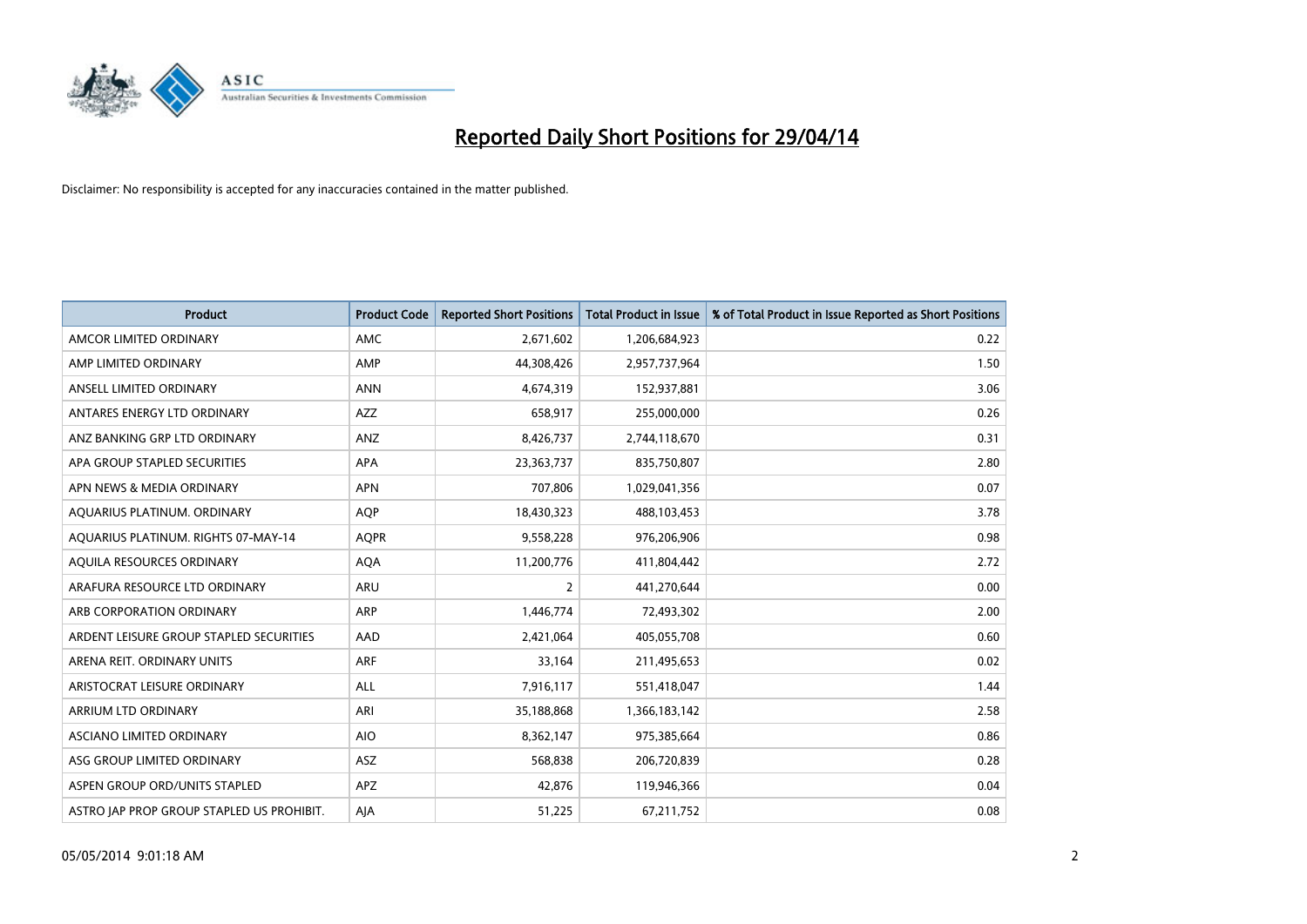

| <b>Product</b>                       | <b>Product Code</b> | <b>Reported Short Positions</b> | <b>Total Product in Issue</b> | % of Total Product in Issue Reported as Short Positions |
|--------------------------------------|---------------------|---------------------------------|-------------------------------|---------------------------------------------------------|
| ASX LIMITED ORDINARY                 | ASX                 | 4,512,879                       | 193,595,162                   | 2.33                                                    |
| ATLAS IRON LIMITED ORDINARY          | <b>AGO</b>          | 98,678,704                      | 915,496,158                   | 10.78                                                   |
| AUCKLAND INTERNATION ORDINARY        | AIA                 | 3,669                           | 1,190,484,097                 | 0.00                                                    |
| AURIZON HOLDINGS LTD ORDINARY        | AZJ                 | 30,411,397                      | 2,137,284,503                 | 1.42                                                    |
| <b>AURORA OIL &amp; GAS ORDINARY</b> | <b>AUT</b>          | 1,380,388                       | 448,785,778                   | 0.31                                                    |
| AUSDRILL LIMITED ORDINARY            | ASL                 | 26,377,707                      | 312,277,224                   | 8.45                                                    |
| AUSENCO LIMITED ORDINARY             | AAX                 | 2,019,453                       | 168,449,799                   | 1.20                                                    |
| AUSTAL LIMITED ORDINARY              | ASB                 | 323,753                         | 346,379,377                   | 0.09                                                    |
| AUSTBROKERS HOLDINGS ORDINARY        | <b>AUB</b>          | 6,830                           | 59,642,171                    | 0.01                                                    |
| AUSTIN ENGINEERING ORDINARY          | ANG                 | 1,331,511                       | 84,274,004                    | 1.58                                                    |
| AUSTRALAND PROPERTY STAPLED SECURITY | <b>ALZ</b>          | 635,677                         | 578,984,528                   | 0.11                                                    |
| AUSTRALIAN AGRICULT, ORDINARY        | AAC                 | 3,435,319                       | 532,294,404                   | 0.65                                                    |
| AUSTRALIAN INFR LTD ORDINARY         | <b>AIX</b>          | 197,329                         | 620,733,944                   | 0.03                                                    |
| AUSTRALIAN PHARM, ORDINARY           | API                 | 11,144,664                      | 488,115,883                   | 2.28                                                    |
| AUTOMOTIVE HOLDINGS ORDINARY         | AHE                 | 420,372                         | 293,530,972                   | 0.14                                                    |
| AVEO GROUP STAPLED SECURITIES        | <b>AOG</b>          | 12,932,520                      | 500,111,460                   | 2.59                                                    |
| AWE LIMITED ORDINARY                 | AWE                 | 420,008                         | 522,696,385                   | 0.08                                                    |
| AZONTO PET LTD ORDINARY              | APY                 | $\mathbf{1}$                    | 1,158,625,100                 | 0.00                                                    |
| AZUMAH RESOURCES ORDINARY            | <b>AZM</b>          | 1                               | 356,189,096                   | 0.00                                                    |
| <b>BANDANNA ENERGY ORDINARY</b>      | <b>BND</b>          | 26,966,040                      | 528,481,199                   | 5.10                                                    |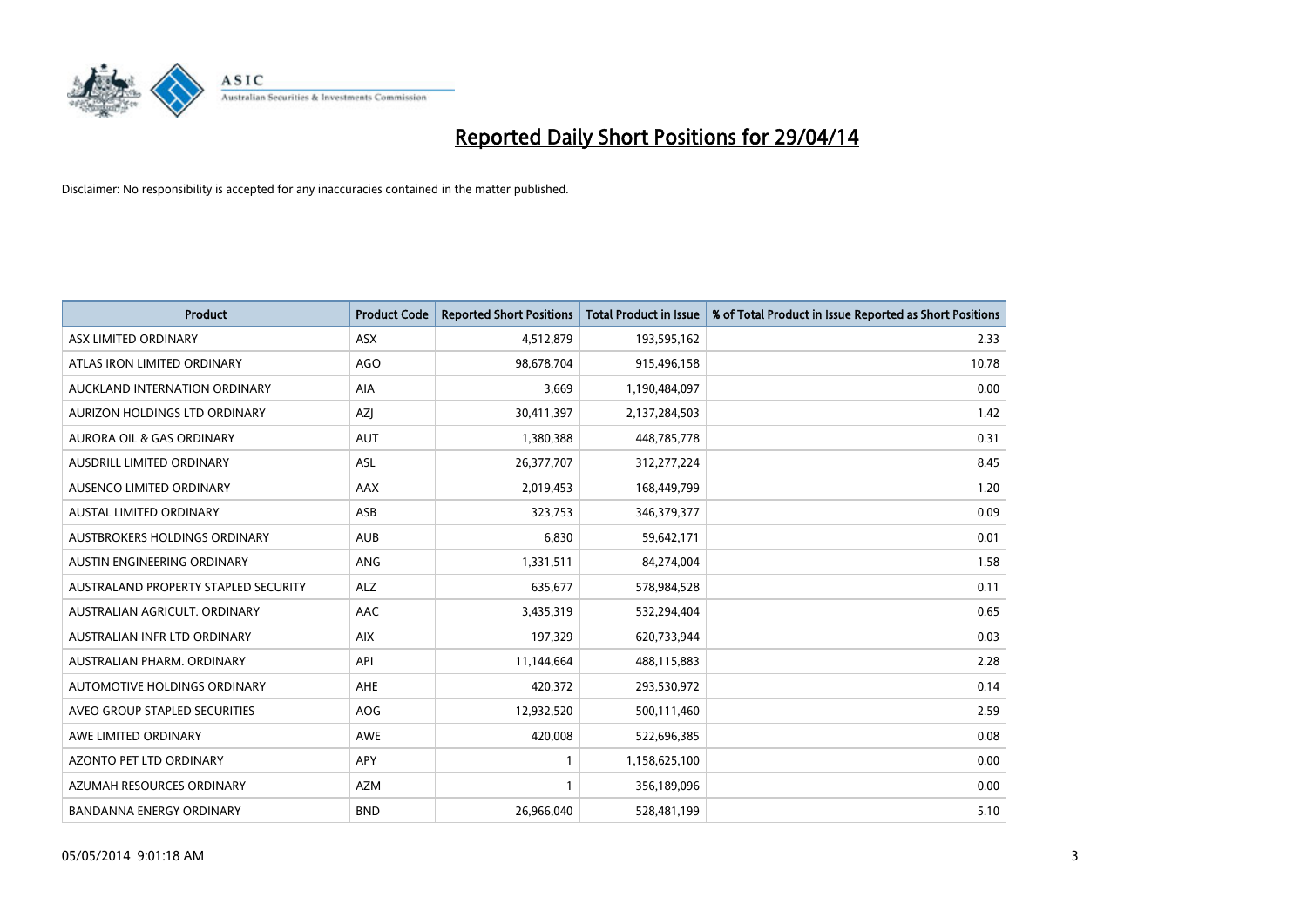

| <b>Product</b>                                | <b>Product Code</b> | <b>Reported Short Positions</b> | <b>Total Product in Issue</b> | % of Total Product in Issue Reported as Short Positions |
|-----------------------------------------------|---------------------|---------------------------------|-------------------------------|---------------------------------------------------------|
| BANK OF QUEENSLAND. ORDINARY                  | <b>BOQ</b>          | 5,974,416                       | 322,566,581                   | 1.85                                                    |
| <b>BANNERMAN RESOURCES ORDINARY</b>           | <b>BMN</b>          | 47                              | 324,938,790                   | 0.00                                                    |
| <b>BASE RES LIMITED ORDINARY</b>              | <b>BSE</b>          | 6,474,155                       | 561,840,029                   | 1.15                                                    |
| BATHURST RES LTD. ORDINARY                    | <b>BRL</b>          | 11,316,236                      | 821,457,725                   | 1.38                                                    |
| <b>BC IRON LIMITED ORDINARY</b>               | <b>BCI</b>          | 2,001,089                       | 124,028,630                   | 1.61                                                    |
| BEACH ENERGY LIMITED ORDINARY                 | <b>BPT</b>          | 18,486,530                      | 1,289,629,060                 | 1.43                                                    |
| BEADELL RESOURCE LTD ORDINARY                 | <b>BDR</b>          | 37,159,568                      | 790,777,280                   | 4.70                                                    |
| <b>BEGA CHEESE LTD ORDINARY</b>               | <b>BGA</b>          | 551,650                         | 152,245,802                   | 0.36                                                    |
| BENDIGO AND ADELAIDE ORDINARY                 | <b>BEN</b>          | 12,964,890                      | 412,684,737                   | 3.14                                                    |
| <b>BENITEC BIOPHARMA ORDINARY</b>             | <b>BLT</b>          | 4,000                           | 114,898,793                   | 0.00                                                    |
| BENTHAM IMF LTD ORDINARY                      | <b>IMF</b>          | 4,410,557                       | 165,370,269                   | 2.67                                                    |
| BERKELEY RESOURCES ORDINARY                   | <b>BKY</b>          | 659                             | 180,361,323                   | 0.00                                                    |
| BETASHARES ASX RES ETF UNITS                  | <b>ORE</b>          | 517,432                         | 3,022,150                     | 17.12                                                   |
| <b>BHP BILLITON LIMITED ORDINARY</b>          | <b>BHP</b>          | 10,420,997                      | 3,211,691,105                 | 0.32                                                    |
| <b>BIGAIR GROUP LIMITED ORDINARY</b>          | <b>BGL</b>          | 39,493                          | 171,525,849                   | 0.02                                                    |
| <b>BILLABONG ORDINARY</b>                     | <b>BBG</b>          | 12,096,157                      | 990,370,034                   | 1.22                                                    |
| <b>BIONOMICS LIMITED ORDINARY</b>             | <b>BNO</b>          | 101,957                         | 417,331,567                   | 0.02                                                    |
| <b>BLACKMORES LIMITED ORDINARY</b>            | <b>BKL</b>          | 6,565                           | 17,113,392                    | 0.04                                                    |
| <b>BLACKTHORN RESOURCES ORD US PROHIBITED</b> | <b>BTR</b>          | 425,546                         | 164,285,950                   | 0.26                                                    |
| BLUESCOPE STEEL LTD ORDINARY                  | BSL                 | 5,604,709                       | 558,848,896                   | 1.00                                                    |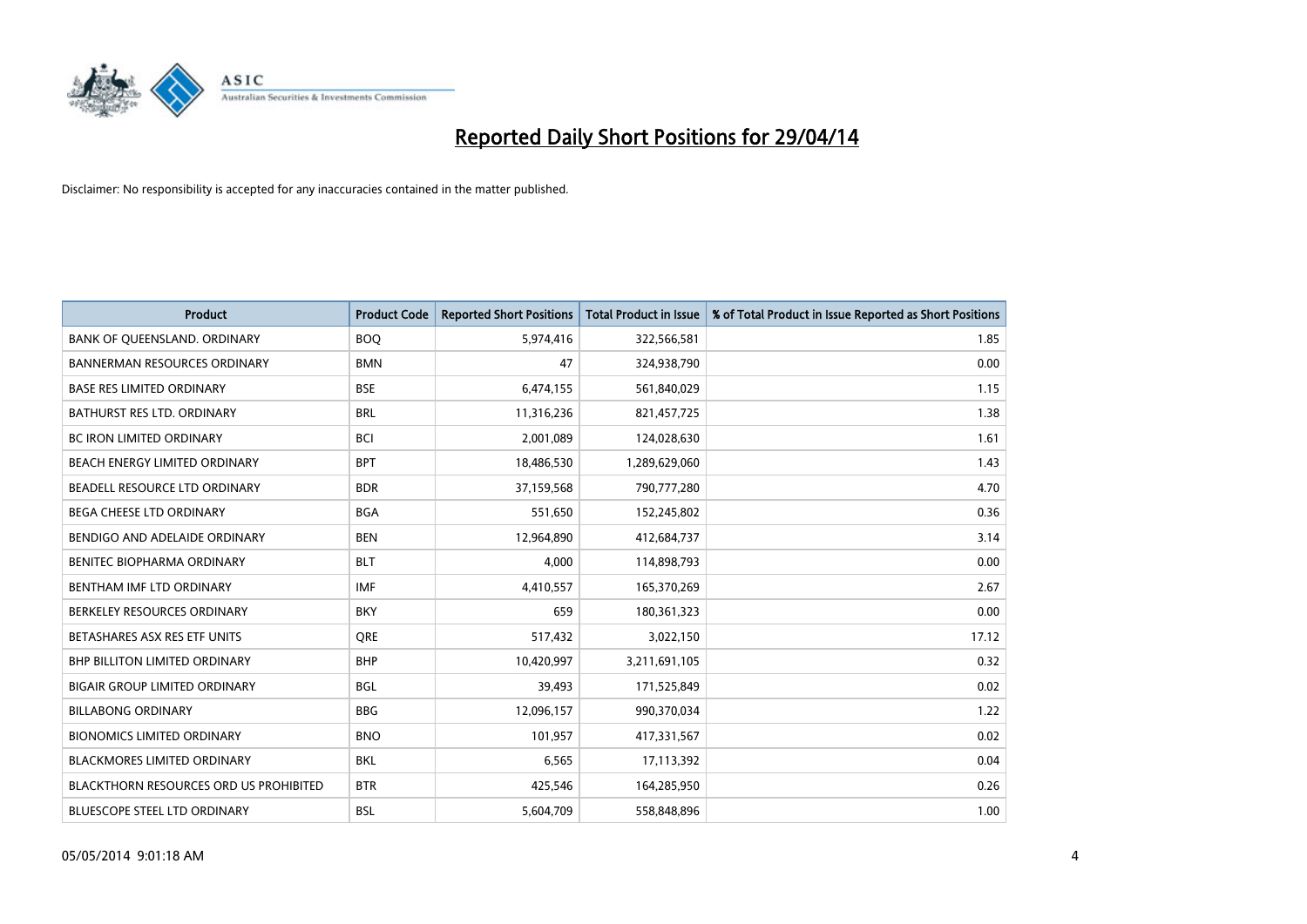

| <b>Product</b>                      | <b>Product Code</b> | <b>Reported Short Positions</b> | <b>Total Product in Issue</b> | % of Total Product in Issue Reported as Short Positions |
|-------------------------------------|---------------------|---------------------------------|-------------------------------|---------------------------------------------------------|
| <b>BOART LONGYEAR ORDINARY</b>      | <b>BLY</b>          | 46,257,511                      | 461,163,412                   | 10.03                                                   |
| BORAL LIMITED. ORDINARY             | <b>BLD</b>          | 23,607,965                      | 782,736,249                   | 3.02                                                    |
| <b>BRADKEN LIMITED ORDINARY</b>     | <b>BKN</b>          | 17,852,673                      | 171,027,249                   | 10.44                                                   |
| <b>BRAMBLES LIMITED ORDINARY</b>    | <b>BXB</b>          | 1,540,321                       | 1,562,892,933                 | 0.10                                                    |
| BREVILLE GROUP LTD ORDINARY         | <b>BRG</b>          | 1,989,526                       | 130,095,322                   | 1.53                                                    |
| <b>BRICKWORKS LIMITED ORDINARY</b>  | <b>BKW</b>          | 10,899                          | 148,038,996                   | 0.01                                                    |
| <b>BROCKMAN MINING LTD ORDINARY</b> | <b>BCK</b>          | 36                              | 8,381,982,131                 | 0.00                                                    |
| BT INVESTMENT MNGMNT ORDINARY       | <b>BTT</b>          | 98,239                          | 282,727,073                   | 0.03                                                    |
| <b>BURU ENERGY ORDINARY</b>         | <b>BRU</b>          | 14,696,573                      | 298,505,530                   | 4.92                                                    |
| <b>BWP TRUST ORDINARY UNITS</b>     | <b>BWP</b>          | 7,763,247                       | 634,395,195                   | 1.22                                                    |
| CABCHARGE AUSTRALIA ORDINARY        | CAB                 | 8,866,922                       | 120,430,683                   | 7.36                                                    |
| CALTEX AUSTRALIA ORDINARY           | <b>CTX</b>          | 1,436,239                       | 270,000,000                   | 0.53                                                    |
| CAPITOL HEALTH ORDINARY             | CAJ                 | 296,363                         | 431,180,115                   | 0.07                                                    |
| <b>CARDNO LIMITED ORDINARY</b>      | CDD                 | 6,375,051                       | 162,093,266                   | 3.93                                                    |
| <b>CARINDALE PROPERTY UNIT</b>      | <b>CDP</b>          | 51                              | 70,000,000                    | 0.00                                                    |
| CARNARVON PETROLEUM ORDINARY        | <b>CVN</b>          | 734                             | 986,565,952                   | 0.00                                                    |
| CARSALES.COM LTD ORDINARY           | <b>CRZ</b>          | 7,230,059                       | 237,803,965                   | 3.04                                                    |
| CASH CONVERTERS ORDINARY            | CCV                 | 11,727,703                      | 428,886,124                   | 2.73                                                    |
| CEDAR WOODS PROP. ORDINARY          | <b>CWP</b>          | 9,353                           | 73,732,683                    | 0.01                                                    |
| CENTRAL PETROLEUM ORDINARY          | <b>CTP</b>          | 514,054                         | 348,718,957                   | 0.15                                                    |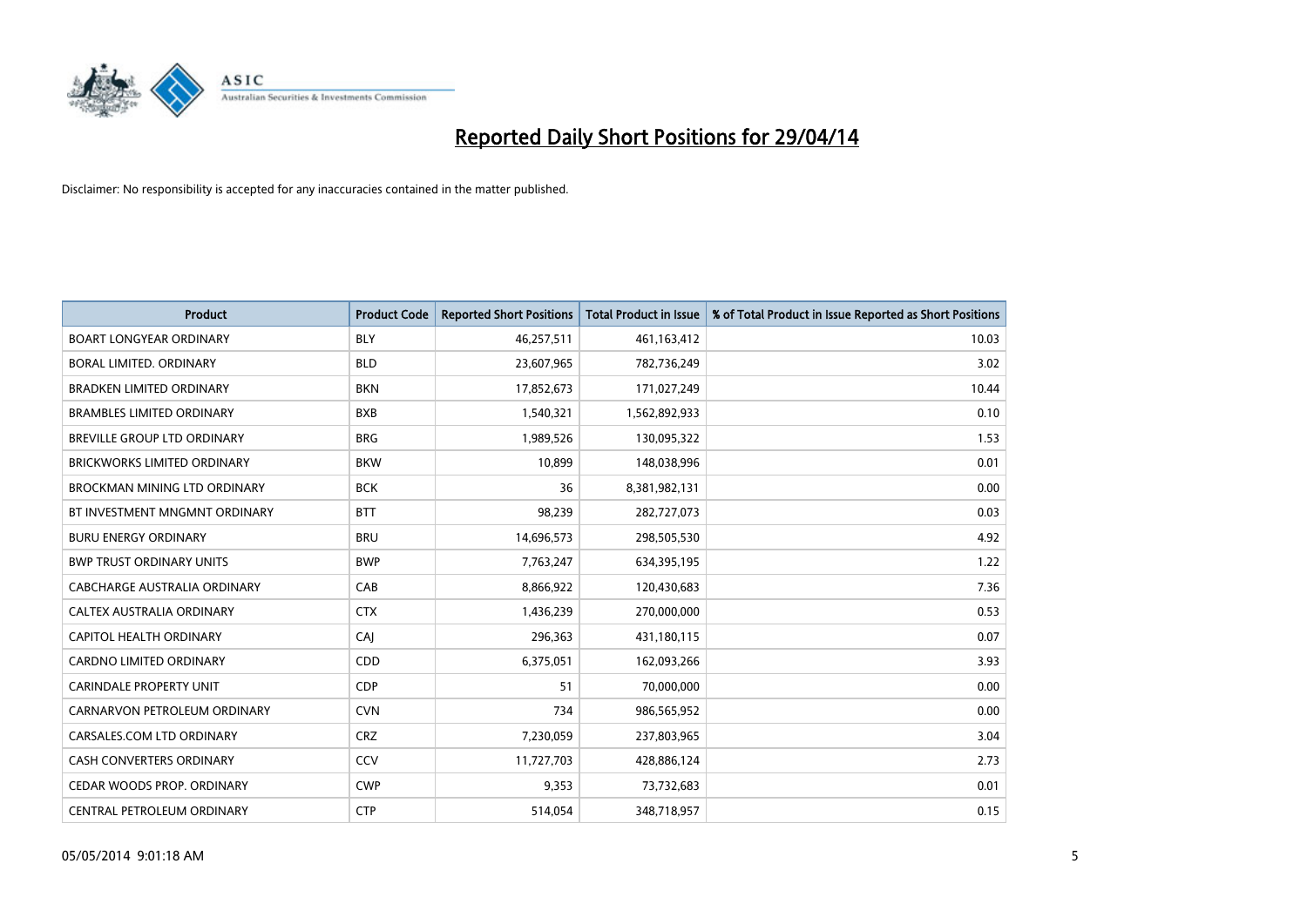

| <b>Product</b>                          | <b>Product Code</b> | <b>Reported Short Positions</b> | <b>Total Product in Issue</b> | % of Total Product in Issue Reported as Short Positions |
|-----------------------------------------|---------------------|---------------------------------|-------------------------------|---------------------------------------------------------|
| CFS RETAIL TRUST GRP STAPLED SECURITIES | <b>CFX</b>          | 69,308,263                      | 3,018,050,810                 | 2.30                                                    |
| CHALLENGER DIV.PRO. STAPLED UNITS       | <b>CDI</b>          | 12,628                          | 214,101,013                   | 0.01                                                    |
| <b>CHALLENGER LIMITED ORDINARY</b>      | <b>CGF</b>          | 1,042,328                       | 530,862,585                   | 0.20                                                    |
| CHANDLER MACLEOD LTD ORDINARY           | <b>CMG</b>          | 1                               | 547,985,086                   | 0.00                                                    |
| CHARTER HALL GROUP STAPLED US PROHIBIT. | <b>CHC</b>          | 215,668                         | 347,925,558                   | 0.06                                                    |
| <b>CHARTER HALL RETAIL UNITS</b>        | CQR                 | 11,637,591                      | 369,040,750                   | 3.15                                                    |
| <b>CHORUS LIMITED ORDINARY</b>          | <b>CNU</b>          | 53,349                          | 396,369,767                   | 0.01                                                    |
| CITIGOLD CORP LTD ORDINARY              | <b>CTO</b>          | 153,427                         | 1,495,764,906                 | 0.01                                                    |
| COAL OF AFRICA LTD ORDINARY             | <b>CZA</b>          | 426                             | 1,048,368,613                 | 0.00                                                    |
| <b>COALSPUR MINES LTD ORDINARY</b>      | <b>CPL</b>          | 6,125,444                       | 641,394,435                   | 0.96                                                    |
| COBAR CONSOLIDATED ORDINARY             | CCU                 | 100,000                         | 329,715,353                   | 0.03                                                    |
| COCA-COLA AMATIL ORDINARY               | <b>CCL</b>          | 15,911,526                      | 763,590,249                   | 2.08                                                    |
| COCHLEAR LIMITED ORDINARY               | <b>COH</b>          | 9,571,885                       | 57,062,020                    | 16.77                                                   |
| <b>COCKATOO COAL ORDINARY</b>           | <b>COK</b>          | 167,987                         | 4,560,196,928                 | 0.00                                                    |
| <b>CODAN LIMITED ORDINARY</b>           | <b>CDA</b>          | 642,005                         | 176,969,924                   | 0.36                                                    |
| COFFEY INTERNATIONAL ORDINARY           | <b>COF</b>          | 1,917                           | 255,833,165                   | 0.00                                                    |
| <b>COLLECTION HOUSE ORDINARY</b>        | <b>CLH</b>          | 2,156,152                       | 129,717,785                   | 1.66                                                    |
| COMMONWEALTH BANK, ORDINARY             | <b>CBA</b>          | 8,561,022                       | 1,621,319,194                 | 0.53                                                    |
| COMMONWEALTH BANK, PERP.EXC.(PERLS VI)  | <b>CBAPC</b>        | 250                             | 20,000,000                    | 0.00                                                    |
| <b>COMPASS RESOURCES ORDINARY</b>       | <b>CMR</b>          | 7,472                           | 1,403,744,100                 | 0.00                                                    |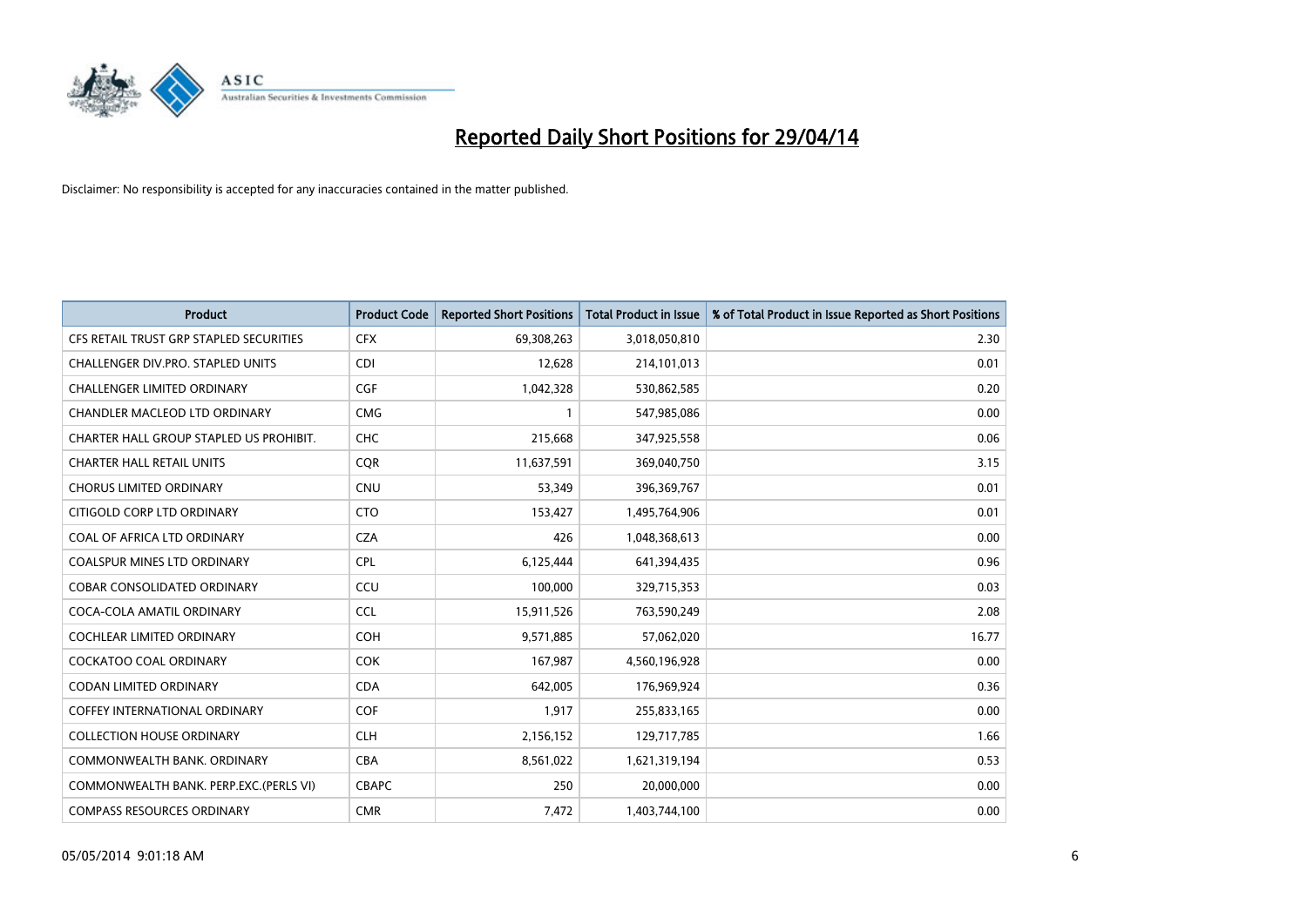

| <b>Product</b>                          | <b>Product Code</b> | <b>Reported Short Positions</b> | <b>Total Product in Issue</b> | % of Total Product in Issue Reported as Short Positions |
|-----------------------------------------|---------------------|---------------------------------|-------------------------------|---------------------------------------------------------|
| <b>COMPUTERSHARE LTD ORDINARY</b>       | <b>CPU</b>          | 12,149,980                      | 556,203,079                   | 2.18                                                    |
| COOPER ENERGY LTD ORDINARY              | <b>COE</b>          | 2,299                           | 329,235,509                   | 0.00                                                    |
| <b>CORP TRAVEL LIMITED ORDINARY</b>     | <b>CTD</b>          | 75,730                          | 89,890,762                    | 0.08                                                    |
| <b>COVER-MORE GRP LTD ORDINARY</b>      | <b>CVO</b>          | 2,840,353                       | 317,750,000                   | 0.89                                                    |
| <b>CREDIT CORP GROUP ORDINARY</b>       | <b>CCP</b>          | 329,629                         | 46,131,882                    | 0.71                                                    |
| <b>CROMWELL PROP STAPLED SECURITIES</b> | <b>CMW</b>          | 15,194,322                      | 1,724,697,156                 | 0.88                                                    |
| <b>CROWE HORWATH AUS ORDINARY</b>       | <b>CRH</b>          | 940,490                         | 273,005,429                   | 0.34                                                    |
| CROWN RESORTS LTD ORDINARY              | <b>CWN</b>          | 2,129,383                       | 728,394,185                   | 0.29                                                    |
| <b>CSG LIMITED ORDINARY</b>             | CSV                 | 148,650                         | 278,973,075                   | 0.05                                                    |
| <b>CSL LIMITED ORDINARY</b>             | <b>CSL</b>          | 630,809                         | 480,673,173                   | 0.13                                                    |
| <b>CSR LIMITED ORDINARY</b>             | <b>CSR</b>          | 15,103,452                      | 506,000,315                   | 2.98                                                    |
| <b>CUDECO LIMITED ORDINARY</b>          | CDU                 | 8,844,156                       | 234,583,408                   | 3.77                                                    |
| DART ENERGY LTD ORDINARY                | <b>DTE</b>          | 4,525,086                       | 1,108,752,733                 | 0.41                                                    |
| DATA#3 LIMITED ORDINARY                 | DTL                 | 167,235                         | 153,974,950                   | 0.11                                                    |
| DAVID JONES LIMITED ORDINARY            | <b>DJS</b>          | 17,977,889                      | 537,137,845                   | 3.35                                                    |
| DECMIL GROUP LIMITED ORDINARY           | <b>DCG</b>          | 1,740,643                       | 168,657,794                   | 1.03                                                    |
| DEEP YELLOW LIMITED ORDINARY            | <b>DYL</b>          | 840                             | 1,617,041,367                 | 0.00                                                    |
| DEXUS PROPERTY GROUP STAPLED UNITS      | <b>DXS</b>          | 15,039,930                      | 5,433,110,810                 | 0.28                                                    |
| DICK SMITH HLDGS ORDINARY               | <b>DSH</b>          | 13,489,099                      | 236,511,364                   | 5.70                                                    |
| DISCOVERY METALS LTD ORDINARY           | <b>DML</b>          | 1,891,610                       | 560,034,418                   | 0.34                                                    |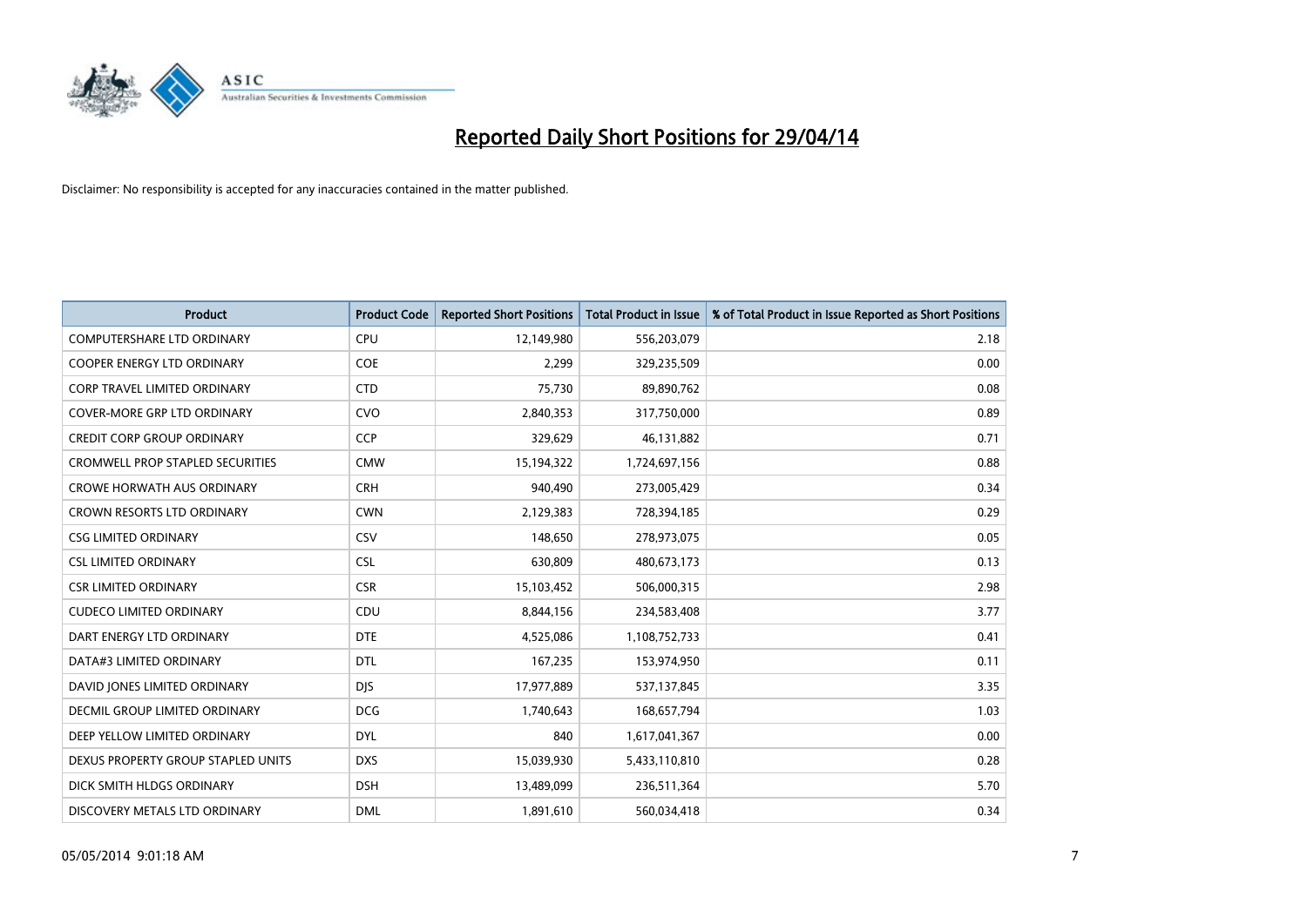

| <b>Product</b>                       | <b>Product Code</b> | <b>Reported Short Positions</b> | <b>Total Product in Issue</b> | % of Total Product in Issue Reported as Short Positions |
|--------------------------------------|---------------------|---------------------------------|-------------------------------|---------------------------------------------------------|
| DOMINO PIZZA ENTERPR ORDINARY        | <b>DMP</b>          | 1,835,608                       | 85,915,713                    | 2.14                                                    |
| DONACO INTERNATIONAL ORDINARY        | <b>DNA</b>          | 2,739,385                       | 430,516,312                   | 0.64                                                    |
| DOWNER EDI LIMITED ORDINARY          | <b>DOW</b>          | 15,183,128                      | 435,399,975                   | 3.49                                                    |
| DRAGON MINING LTD ORDINARY           | <b>DRA</b>          | 147                             | 88,840,613                    | 0.00                                                    |
| DRILLSEARCH ENERGY ORDINARY          | <b>DLS</b>          | 13,563,533                      | 432,965,895                   | 3.13                                                    |
| DUET GROUP STAPLED US PROHIBIT.      | <b>DUE</b>          | 13,039,022                      | 1,317,809,323                 | 0.99                                                    |
| <b>DULUXGROUP LIMITED ORDINARY</b>   | <b>DLX</b>          | 2,017,666                       | 381,093,950                   | 0.53                                                    |
| DWS LTD ORDINARY                     | <b>DWS</b>          | 6,450                           | 132,362,763                   | 0.00                                                    |
| ECHO ENTERTAINMENT ORDINARY          | <b>EGP</b>          | 34,298,592                      | 825,672,730                   | 4.15                                                    |
| <b>ELDERS LIMITED ORDINARY</b>       | <b>ELD</b>          | 19,707,945                      | 455,013,329                   | 4.33                                                    |
| ELEMENTAL MINERALS ORDINARY          | <b>ELM</b>          | 170,288                         | 303,263,391                   | 0.06                                                    |
| <b>EMECO HOLDINGS ORDINARY</b>       | EHL                 | 14,138,670                      | 599,675,707                   | 2.36                                                    |
| <b>ENDEAVOUR MIN CORP CDI 1:1</b>    | <b>EVR</b>          | 31,265                          | 59,800,104                    | 0.05                                                    |
| <b>ENERGY RESOURCES ORDINARY 'A'</b> | ERA                 | 8,797,967                       | 517,725,062                   | 1.70                                                    |
| <b>ENERGY WORLD CORPOR, ORDINARY</b> | <b>EWC</b>          | 43,247,791                      | 1,734,166,672                 | 2.49                                                    |
| ENVESTRA LIMITED ORDINARY            | <b>ENV</b>          | 281,694                         | 1,796,808,474                 | 0.02                                                    |
| EQUATORIAL RES LTD ORDINARY          | EQX                 | 182                             | 122,185,353                   | 0.00                                                    |
| EQUITY TRUSTEES ORDINARY             | EQT                 | 15,000                          | 14,600,582                    | 0.10                                                    |
| ERM POWER LIMITED ORDINARY           | EPW                 | 222,152                         | 239,269,727                   | 0.09                                                    |
| ETHANE PIPELINE STAPLED SECURITIES   | <b>EPX</b>          | 8,475                           | 69,302,275                    | 0.01                                                    |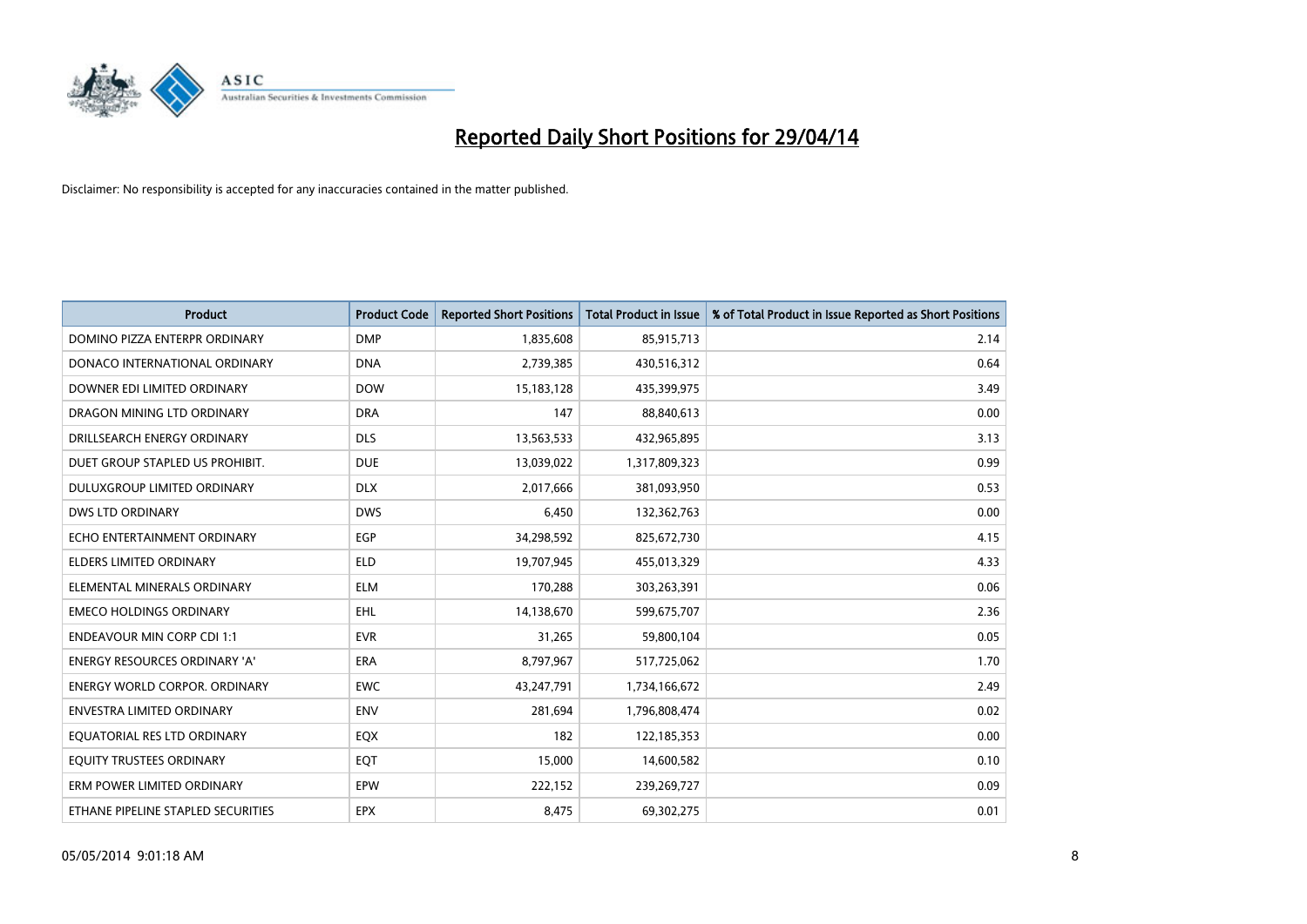

| <b>Product</b>                         | <b>Product Code</b> | <b>Reported Short Positions</b> | <b>Total Product in Issue</b> | % of Total Product in Issue Reported as Short Positions |
|----------------------------------------|---------------------|---------------------------------|-------------------------------|---------------------------------------------------------|
| EVOLUTION MINING LTD ORDINARY          | <b>EVN</b>          | 28,277,607                      | 709,989,453                   | 3.98                                                    |
| FAIRFAX MEDIA LTD ORDINARY             | <b>FXJ</b>          | 83,604,100                      | 2,351,955,725                 | 3.55                                                    |
| <b>FANTASTIC HOLDINGS ORDINARY</b>     | <b>FAN</b>          | 14,535                          | 103,068,398                   | 0.01                                                    |
| FAR LTD ORDINARY                       | <b>FAR</b>          | 23,853,774                      | 2,499,846,742                 | 0.95                                                    |
| FEDERATION CNTRES ORD/UNIT STAPLED SEC | <b>FDC</b>          | 3,568,798                       | 1,427,641,565                 | 0.25                                                    |
| FINBAR GROUP LIMITED ORDINARY          | <b>FRI</b>          | 9,511                           | 227,018,204                   | 0.00                                                    |
| FISHER & PAYKEL H. ORDINARY            | <b>FPH</b>          | 1,179,189                       | 551,121,498                   | 0.21                                                    |
| FLEETWOOD CORP ORDINARY                | <b>FWD</b>          | 2,243,897                       | 60,581,211                    | 3.70                                                    |
| FLETCHER BUILDING ORDINARY             | <b>FBU</b>          | 1,357,078                       | 687,854,788                   | 0.20                                                    |
| FLEXIGROUP LIMITED ORDINARY            | <b>FXL</b>          | 1,796,137                       | 304,096,060                   | 0.59                                                    |
| FLIGHT CENTRE TRAVEL ORDINARY          | <b>FLT</b>          | 5,961,989                       | 100,558,707                   | 5.93                                                    |
| FLINDERS MINES LTD ORDINARY            | <b>FMS</b>          | 2,278,674                       | 2,400,995,602                 | 0.09                                                    |
| <b>FOCUS MINERALS LTD ORDINARY</b>     | <b>FML</b>          | 1,936,223                       | 9,137,375,877                 | 0.02                                                    |
| FONTERRA SHARE FUND ORDINARY UNITS     | <b>FSF</b>          | 25                              | 106,627,436                   | 0.00                                                    |
| <b>FORGE GROUP LIMITED ORDINARY</b>    | FGE                 | 2,714,488                       | 86,169,014                    | 3.15                                                    |
| FORTESCUE METALS GRP ORDINARY          | <b>FMG</b>          | 152,641,924                     | 3,113,798,151                 | 4.90                                                    |
| FREEDOM FOOD LTD ORDINARY              | <b>FNP</b>          | 10,000                          | 149,846,138                   | 0.01                                                    |
| <b>FREELANCER LTD ORDINARY</b>         | <b>FLN</b>          | 110,386                         | 436,500,000                   | 0.03                                                    |
| <b>G.U.D. HOLDINGS ORDINARY</b>        | GUD                 | 2,815,977                       | 71,066,740                    | 3.96                                                    |
| <b>G8 EDUCATION LIMITED ORDINARY</b>   | <b>GEM</b>          | 10,235,964                      | 316,484,749                   | 3.23                                                    |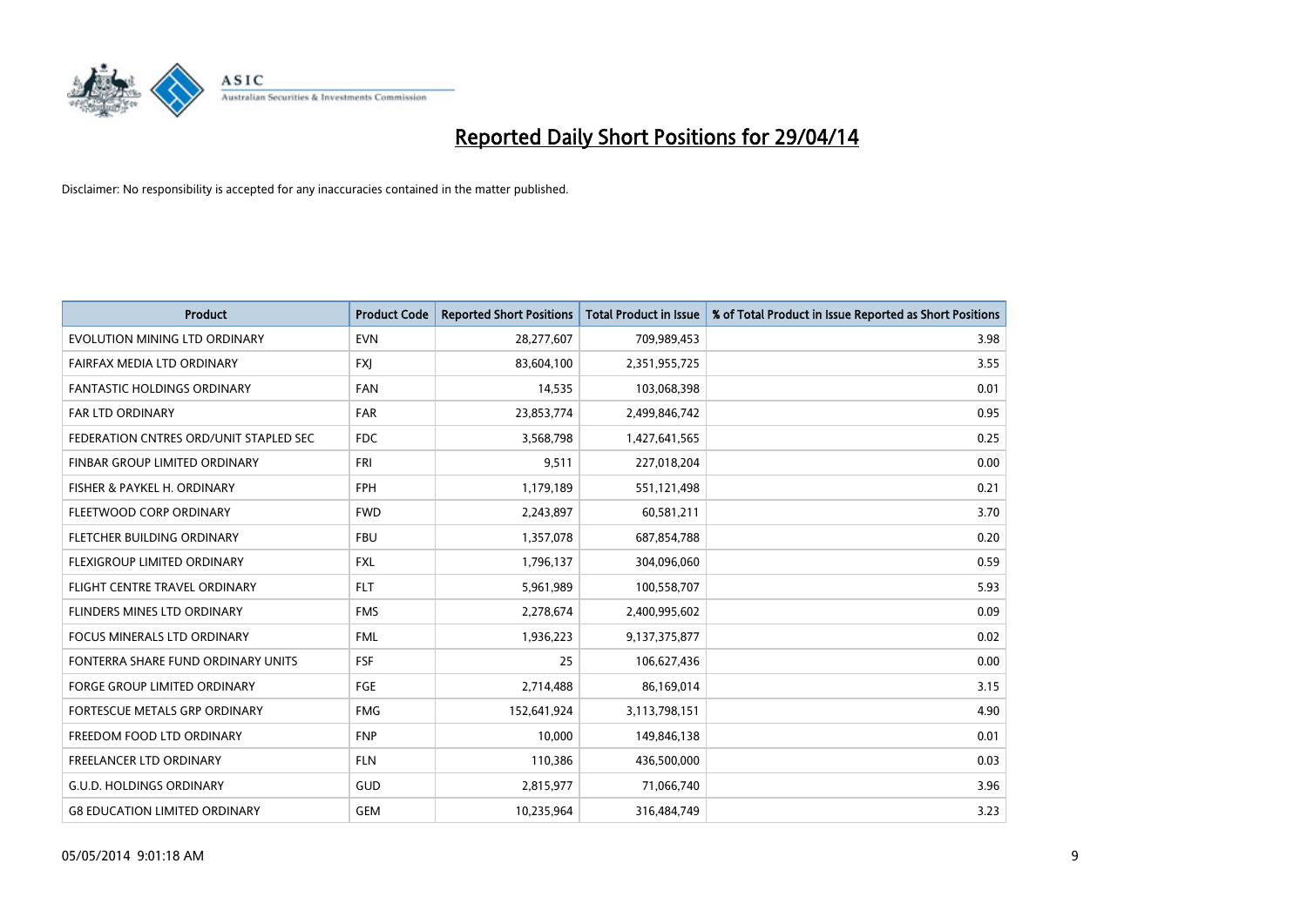

| Product                                          | <b>Product Code</b> | <b>Reported Short Positions</b> | <b>Total Product in Issue</b> | % of Total Product in Issue Reported as Short Positions |
|--------------------------------------------------|---------------------|---------------------------------|-------------------------------|---------------------------------------------------------|
| <b>GALAXY RESOURCES ORDINARY</b>                 | GXY                 | 329,458                         | 1,027,073,389                 | 0.03                                                    |
| <b>GBST HOLDINGS ORDINARY</b>                    | GBT                 | 24,474                          | 66,561,725                    | 0.04                                                    |
| <b>GDI PROPERTY GRP STAPLED SECURITIES</b>       | <b>GDI</b>          | 1,994,305                       | 567,575,025                   | 0.35                                                    |
| <b>GENETIC TECHNOLOGIES ORDINARY</b>             | GTG                 | 2,214,360                       | 664,769,002                   | 0.33                                                    |
| <b>GEODYNAMICS LIMITED ORDINARY</b>              | GDY                 | 819                             | 406,452,608                   | 0.00                                                    |
| GI DYNAMICS, INC CDI US PROHIBITED               | GID                 | 1,262,676                       | 398,231,465                   | 0.32                                                    |
| <b>GINDALBIE METALS LTD ORDINARY</b>             | GBG                 | 40,168,742                      | 1,493,660,842                 | 2.69                                                    |
| <b>GOODMAN FIELDER, ORDINARY</b>                 | GFF                 | 39,436,343                      | 1,955,559,207                 | 2.02                                                    |
| <b>GOODMAN GROUP STAPLED</b>                     | <b>GMG</b>          | 4,741,681                       | 1,727,685,976                 | 0.27                                                    |
| <b>GPT GROUP STAPLED SEC.</b>                    | GPT                 | 7,614,573                       | 1,685,460,955                 | 0.45                                                    |
| <b>GRAINCORP LIMITED A CLASS ORDINARY</b>        | <b>GNC</b>          | 5,000,573                       | 228,855,628                   | 2.19                                                    |
| <b>GRANGE RESOURCES, ORDINARY</b>                | GRR                 | 4,784,601                       | 1,157,097,869                 | 0.41                                                    |
| <b>GREENCROSS LIMITED ORDINARY</b>               | GXL                 | 3,097                           | 90,893,174                    | 0.00                                                    |
| <b>GREENLAND MIN EN LTD ORDINARY</b>             | GGG                 | 3,584,891                       | 575,497,356                   | 0.62                                                    |
| <b>GROWTHPOINT PROPERTY ORD/UNIT STAPLED SEC</b> | GOZ                 | 2,488                           | 488,029,437                   | 0.00                                                    |
| <b>GRYPHON MINERALS LTD ORDINARY</b>             | GRY                 | 3,631,363                       | 400,889,282                   | 0.91                                                    |
| <b>GUILDFORD COAL LTD ORDINARY</b>               | <b>GUF</b>          | 216,030                         | 761,857,020                   | 0.03                                                    |
| <b>GWA GROUP LTD ORDINARY</b>                    | <b>GWA</b>          | 10,566,749                      | 306,533,770                   | 3.45                                                    |
| HARVEY NORMAN ORDINARY                           | <b>HVN</b>          | 64,000,643                      | 1,062,316,784                 | 6.02                                                    |
| <b>HENDERSON GROUP CDI 1:1</b>                   | <b>HGG</b>          | 1,681,842                       | 639,330,231                   | 0.26                                                    |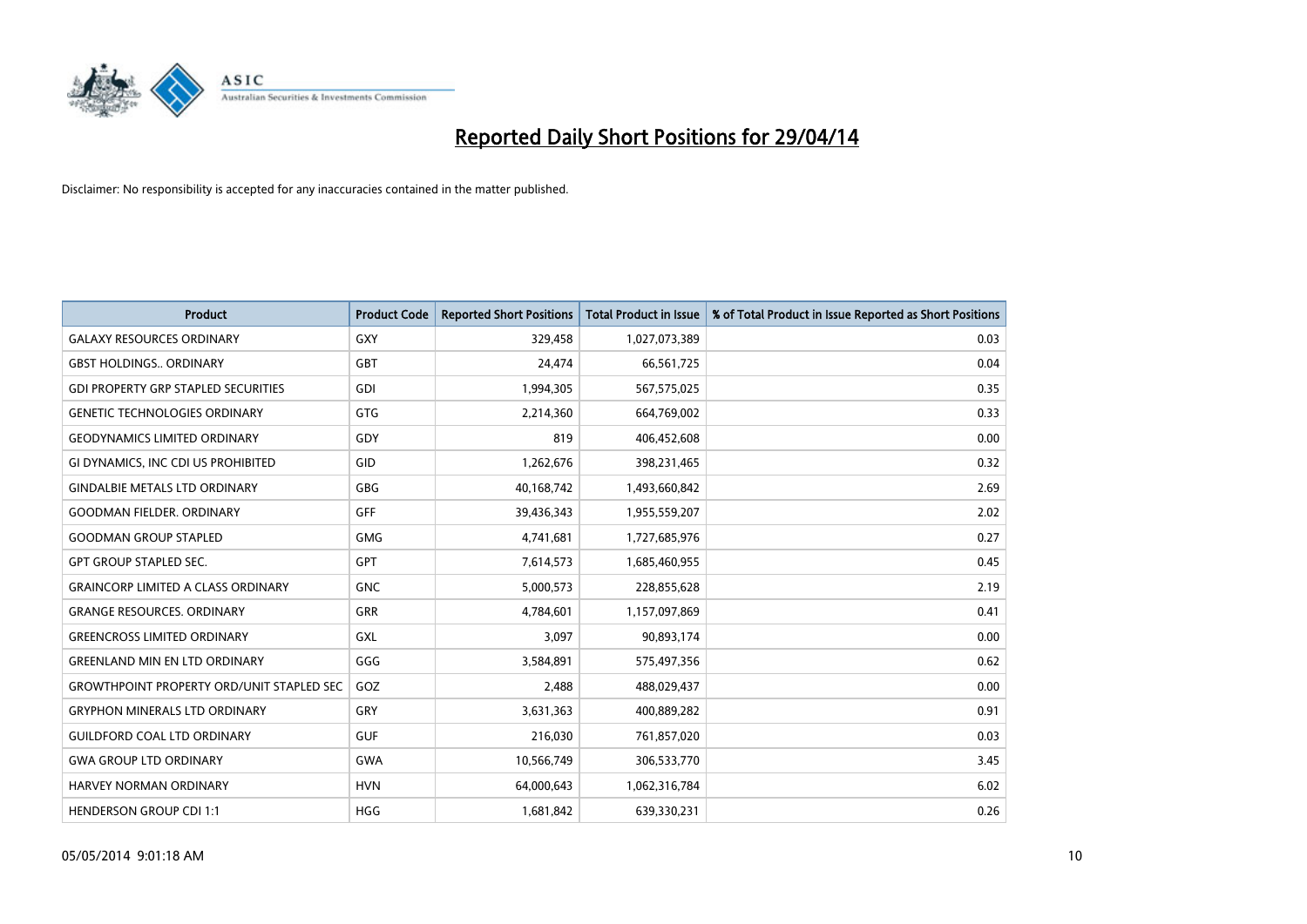

| <b>Product</b>                          | <b>Product Code</b> | <b>Reported Short Positions</b> | <b>Total Product in Issue</b> | % of Total Product in Issue Reported as Short Positions |
|-----------------------------------------|---------------------|---------------------------------|-------------------------------|---------------------------------------------------------|
| HFA HOLDINGS LIMITED ORDINARY           | <b>HFA</b>          | 3,809                           | 118,738,157                   | 0.00                                                    |
| HIGHLANDS PACIFIC ORDINARY              | HIG                 | 3,153                           | 854,261,346                   | 0.00                                                    |
| HILLGROVE RES LTD ORDINARY              | <b>HGO</b>          | 794,270                         | 1,180,889,221                 | 0.07                                                    |
| <b>HILLS LTD ORDINARY</b>               | <b>HIL</b>          | 524,855                         | 235, 173, 156                 | 0.22                                                    |
| HORIZON OIL LIMITED ORDINARY            | <b>HZN</b>          | 98,934,956                      | 1,301,147,932                 | 7.60                                                    |
| HOT CHILI LTD ORDINARY                  | <b>HCH</b>          | 533                             | 347,732,196                   | 0.00                                                    |
| <b>HOTEL PROPERTY STAPLED</b>           | <b>HPI</b>          | 64,096                          | 132,870,000                   | 0.05                                                    |
| <b>ICAR ASIA LTD ORDINARY</b>           | ICO                 | 29,000                          | 121,889,834                   | 0.02                                                    |
| <b>ICON ENERGY LIMITED ORDINARY</b>     | <b>ICN</b>          | 27,075                          | 615,774,351                   | 0.00                                                    |
| <b>IINET LIMITED ORDINARY</b>           | <b>IIN</b>          | 3,338,071                       | 161,238,847                   | 2.07                                                    |
| ILUKA RESOURCES ORDINARY                | ILU                 | 40,783,975                      | 418,700,517                   | 9.74                                                    |
| <b>IMDEX LIMITED ORDINARY</b>           | <b>IMD</b>          | 4,305,103                       | 210,473,188                   | 2.05                                                    |
| <b>INCITEC PIVOT ORDINARY</b>           | IPL                 | 18,620,894                      | 1,644,919,097                 | 1.13                                                    |
| <b>INDEPENDENCE GROUP ORDINARY</b>      | <b>IGO</b>          | 542,246                         | 233,323,905                   | 0.23                                                    |
| <b>INDOCHINE MINING LTD ORDINARY</b>    | <b>IDC</b>          | 18,008                          | 1,003,497,126                 | 0.00                                                    |
| INDOPHIL RESOURCES ORDINARY             | <b>IRN</b>          | 462,559                         | 1,203,146,194                 | 0.04                                                    |
| <b>INDUSTRIA REIT STAPLED</b>           | <b>IDR</b>          | 3,421                           | 125,000,001                   | 0.00                                                    |
| INFIGEN ENERGY STAPLED SECURITIES       | <b>IFN</b>          | 3,061,862                       | 764,993,434                   | 0.40                                                    |
| <b>INGENIA GROUP STAPLED SECURITIES</b> | <b>INA</b>          | 993,491                         | 676,240,232                   | 0.15                                                    |
| INSURANCE AUSTRALIA ORDINARY            | IAG                 | 23,353,504                      | 2,341,618,048                 | 1.00                                                    |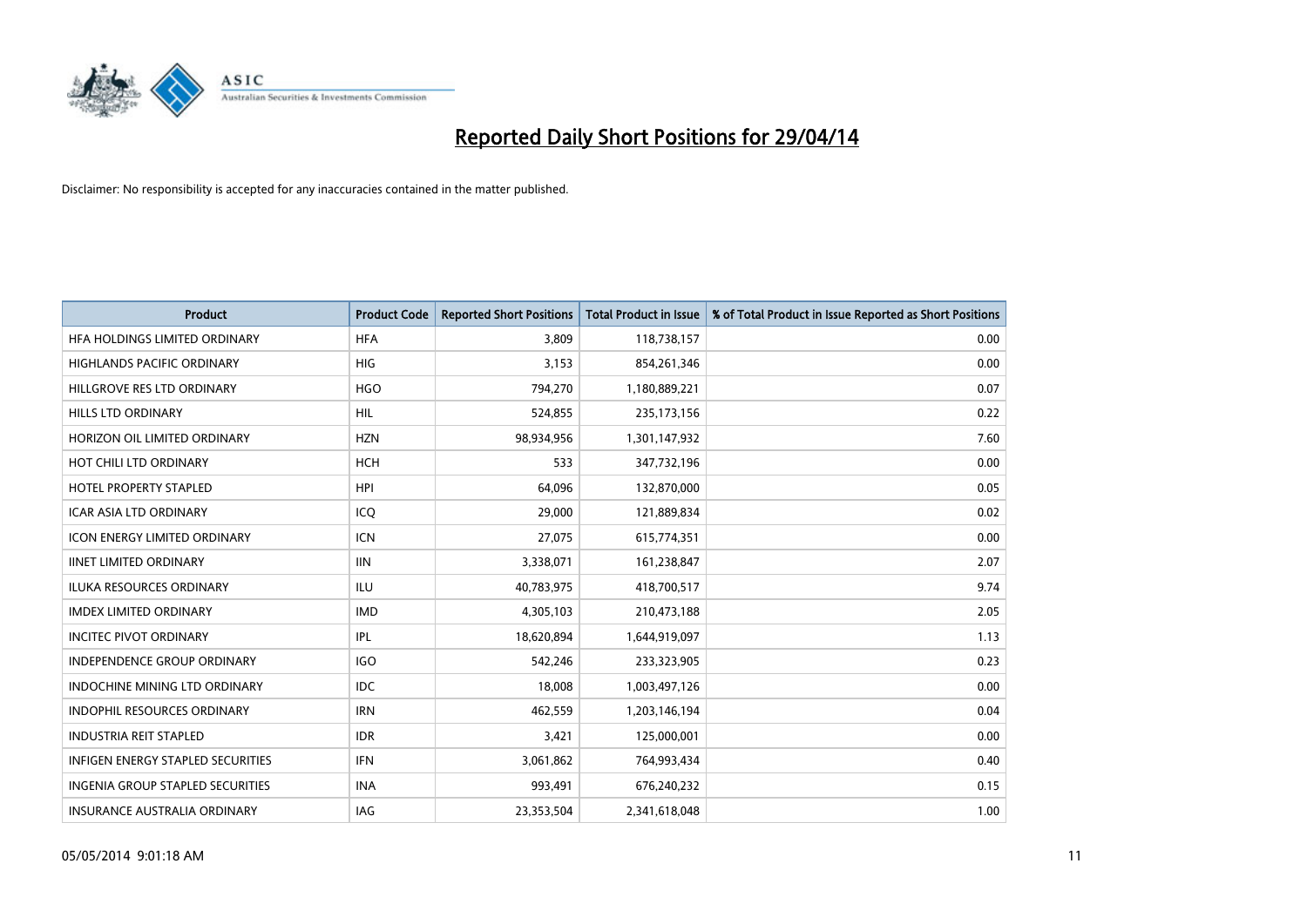

| <b>Product</b>                           | <b>Product Code</b> | <b>Reported Short Positions</b> | <b>Total Product in Issue</b> | % of Total Product in Issue Reported as Short Positions |
|------------------------------------------|---------------------|---------------------------------|-------------------------------|---------------------------------------------------------|
| <b>INTREPID MINES ORDINARY</b>           | IAU                 | 18,251,428                      | 556,764,680                   | 3.28                                                    |
| INVESTA OFFICE FUND STAPLED SECURITIES   | <b>IOF</b>          | 740,940                         | 614,047,458                   | 0.12                                                    |
| <b>INVOCARE LIMITED ORDINARY</b>         | <b>IVC</b>          | 4,144,200                       | 110,030,298                   | 3.77                                                    |
| <b>IOOF HOLDINGS LTD ORDINARY</b>        | IFL                 | 2,333,674                       | 232,118,034                   | 1.01                                                    |
| <b>IPROPERTY GROUP LTD ORDINARY</b>      | <b>IPP</b>          | 584,556                         | 181,579,840                   | 0.32                                                    |
| <b>IRESS LIMITED ORDINARY</b>            | <b>IRE</b>          | 847,851                         | 158,585,126                   | 0.53                                                    |
| <b>IRON ORE HOLDINGS ORDINARY</b>        | <b>IOH</b>          | 26,197                          | 161,174,005                   | 0.02                                                    |
| <b>ISELECT LTD ORDINARY</b>              | <b>ISU</b>          | 326,506                         | 260,889,894                   | 0.13                                                    |
| JAMES HARDIE INDUST CHESS DEPOSITARY INT | <b>IHX</b>          | 4,692,353                       | 445,037,502                   | 1.05                                                    |
| <b>JATENERGY LIMITED ORDINARY</b>        | <b>JAT</b>          | 26,337                          | 103,565,568                   | 0.03                                                    |
| <b>JB HI-FI LIMITED ORDINARY</b>         | <b>JBH</b>          | 11,842,423                      | 100,385,400                   | 11.80                                                   |
| KAGARA LTD ORDINARY                      | KZL                 | 3,349,855                       | 798,953,117                   | 0.42                                                    |
| KAROON GAS AUSTRALIA ORDINARY            | <b>KAR</b>          | 14,915,483                      | 255,841,581                   | 5.83                                                    |
| KATHMANDU HOLD LTD ORDINARY              | <b>KMD</b>          | 298,725                         | 200,473,338                   | 0.15                                                    |
| <b>KBL MINING LIMITED ORDINARY</b>       | <b>KBL</b>          | 1,820                           | 393,535,629                   | 0.00                                                    |
| KINGSGATE CONSOLID. ORDINARY             | <b>KCN</b>          | 7,749,336                       | 223,584,937                   | 3.47                                                    |
| KINGSROSE MINING LTD ORDINARY            | <b>KRM</b>          | 260,442                         | 358,611,493                   | 0.07                                                    |
| LEIGHTON HOLDINGS ORDINARY               | LEI                 | 12,013,184                      | 337,965,688                   | 3.55                                                    |
| LEND LEASE GROUP UNIT/ORD STAPLED        | <b>LLC</b>          | 4,859,713                       | 577,475,833                   | 0.84                                                    |
| LIQUEFIED NATURAL ORDINARY               | <b>LNG</b>          | 88,930                          | 355,829,015                   | 0.02                                                    |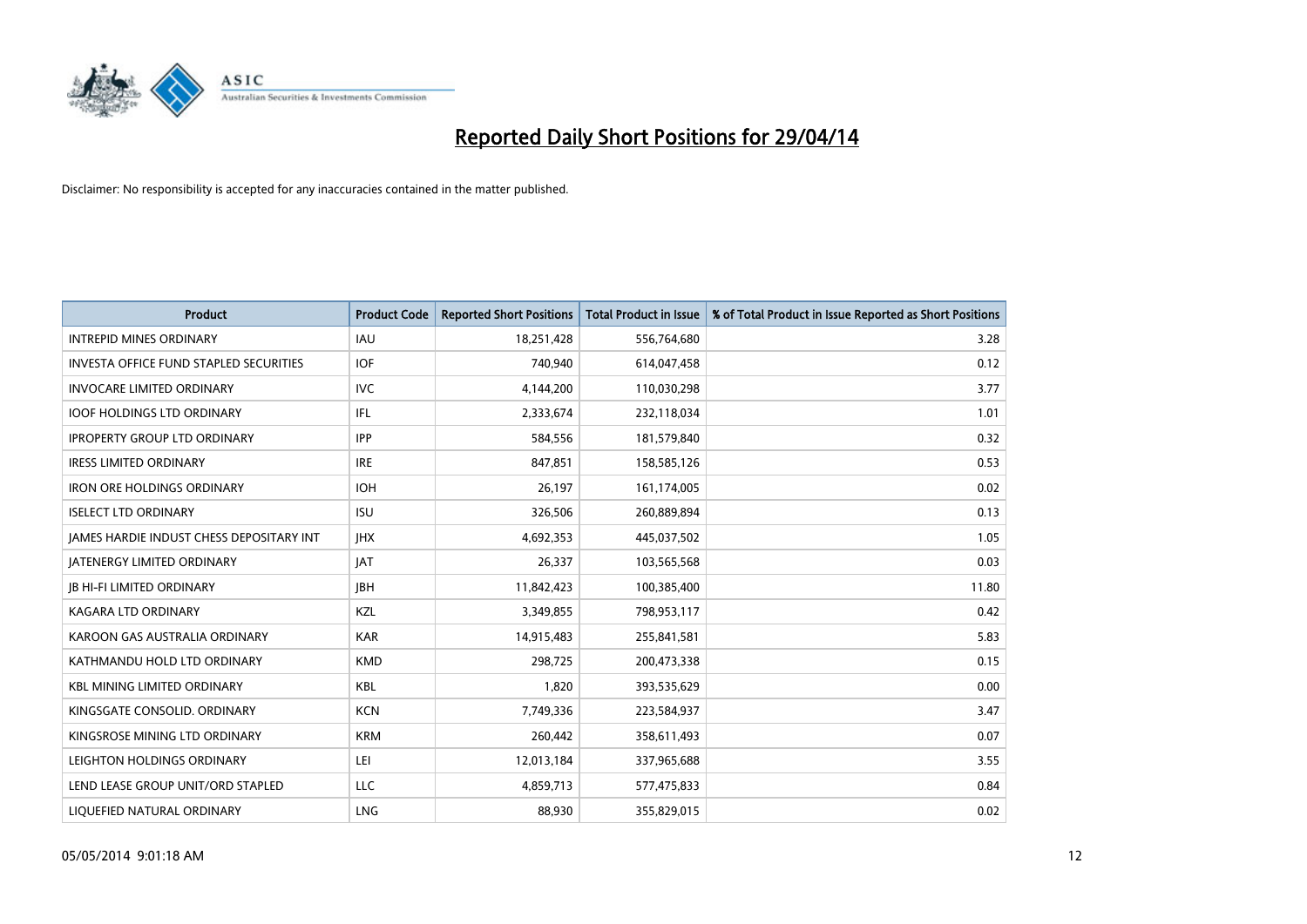

| <b>Product</b>                        | <b>Product Code</b> | <b>Reported Short Positions</b> | <b>Total Product in Issue</b> | % of Total Product in Issue Reported as Short Positions |
|---------------------------------------|---------------------|---------------------------------|-------------------------------|---------------------------------------------------------|
| LONESTAR RESO LTD ORDINARY            | <b>LNR</b>          | 255,536                         | 697,187,211                   | 0.04                                                    |
| LYCOPODIUM LIMITED ORDINARY           | LYL                 | 1                               | 38,955,103                    | 0.00                                                    |
| <b>LYNAS CORPORATION ORDINARY</b>     | <b>LYC</b>          | 129,467,102                     | 1,961,185,594                 | 6.60                                                    |
| M2 GRP LTD ORDINARY                   | <b>MTU</b>          | 15,576,039                      | 179,511,351                   | 8.68                                                    |
| <b>MACA LIMITED ORDINARY</b>          | <b>MLD</b>          | 180,636                         | 202,676,373                   | 0.09                                                    |
| <b>MACMAHON HOLDINGS ORDINARY</b>     | <b>MAH</b>          | 30,077                          | 1,261,699,966                 | 0.00                                                    |
| MACO ATLAS ROADS GRP ORDINARY STAPLED | <b>MOA</b>          | 5,184,279                       | 487,230,540                   | 1.06                                                    |
| MACQUARIE GROUP LTD ORDINARY          | MQG                 | 1,371,101                       | 321,074,750                   | 0.43                                                    |
| MAGELLAN FIN GRP LTD ORDINARY         | <b>MFG</b>          | 2,738,010                       | 157,535,152                   | 1.74                                                    |
| <b>MATRIX C &amp; E LTD ORDINARY</b>  | <b>MCE</b>          | 2,854,702                       | 94,555,428                    | 3.02                                                    |
| MAVERICK DRILLING ORDINARY            | <b>MAD</b>          | 7,212,731                       | 533,885,763                   | 1.35                                                    |
| <b>MAXITRANS INDUSTRIES ORDINARY</b>  | <b>MXI</b>          | 397,315                         | 185,075,653                   | 0.21                                                    |
| MAYNE PHARMA LTD ORDINARY             | <b>MYX</b>          | 2,070,822                       | 586,651,477                   | 0.35                                                    |
| MCMILLAN SHAKESPEARE ORDINARY         | <b>MMS</b>          | 242,573                         | 74,523,965                    | 0.33                                                    |
| MCPHERSON'S LTD ORDINARY              | <b>MCP</b>          | 155,330                         | 95,434,645                    | 0.16                                                    |
| MEDUSA MINING LTD ORDINARY            | MML                 | 4,907,610                       | 207,794,301                   | 2.36                                                    |
| MELBOURNE IT LIMITED ORDINARY         | MLB                 | 3,441                           | 92,944,392                    | 0.00                                                    |
| <b>MERMAID MARINE ORDINARY</b>        | <b>MRM</b>          | 6,782,971                       | 366,741,299                   | 1.85                                                    |
| MESOBLAST LIMITED ORDINARY            | <b>MSB</b>          | 19,450,147                      | 321,210,394                   | 6.06                                                    |
| METALS X LIMITED ORDINARY             | <b>MLX</b>          | 736,669                         | 1,655,386,110                 | 0.04                                                    |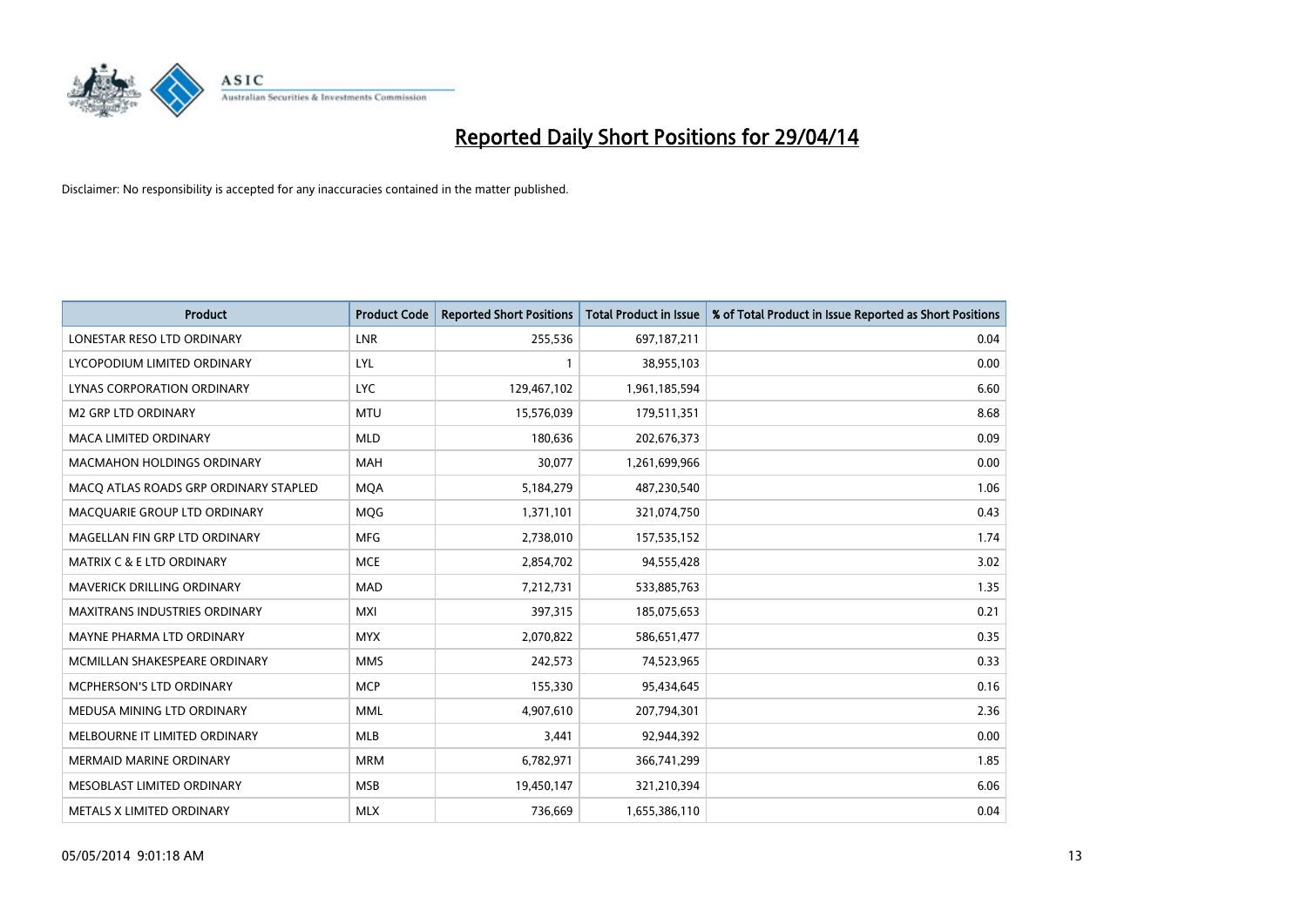

| <b>Product</b>                    | <b>Product Code</b> | <b>Reported Short Positions</b> | <b>Total Product in Issue</b> | % of Total Product in Issue Reported as Short Positions |
|-----------------------------------|---------------------|---------------------------------|-------------------------------|---------------------------------------------------------|
| METCASH LIMITED ORDINARY          | <b>MTS</b>          | 100,305,632                     | 888,338,048                   | 11.29                                                   |
| MIGHTY RIVER POWER ORDINARY       | <b>MYT</b>          | 3,675,591                       | 1,400,012,517                 | 0.26                                                    |
| MINCOR RESOURCES NL ORDINARY      | <b>MCR</b>          | 84,971                          | 188,208,274                   | 0.05                                                    |
| MINERAL DEPOSITS ORDINARY         | <b>MDL</b>          | 607,724                         | 103,538,786                   | 0.59                                                    |
| MINERAL RESOURCES, ORDINARY       | <b>MIN</b>          | 5,194,028                       | 186,556,246                   | 2.78                                                    |
| MINT WIRELESS ORDINARY            | <b>MNW</b>          | 1,116,694                       | 407,372,395                   | 0.27                                                    |
| MIRABELA NICKEL LTD ORDINARY      | <b>MBN</b>          | 18,855,648                      | 876,801,147                   | 2.15                                                    |
| MIRVAC GROUP STAPLED SECURITIES   | <b>MGR</b>          | 1,205,513                       | 3,692,279,772                 | 0.03                                                    |
| MOLOPO ENERGY LTD ORDINARY        | <b>MPO</b>          | 243,667                         | 247,275,840                   | 0.10                                                    |
| MONADELPHOUS GROUP ORDINARY       | <b>MND</b>          | 11,840,877                      | 92,679,570                    | 12.78                                                   |
| MORTGAGE CHOICE LTD ORDINARY      | MOC                 | 1,923                           | 123,780,387                   | 0.00                                                    |
| <b>MOUNT GIBSON IRON ORDINARY</b> | <b>MGX</b>          | 11,883,754                      | 1,090,584,232                 | 1.09                                                    |
| MULTIPLEX SITES SITES             | <b>MXUPA</b>        | 1,670                           | 4,500,000                     | 0.04                                                    |
| MURCHISON METALS LTD ORDINARY     | <b>MMX</b>          | 215,291                         | 450,497,346                   | 0.05                                                    |
| <b>MYER HOLDINGS LTD ORDINARY</b> | <b>MYR</b>          | 69,116,704                      | 585,684,551                   | 11.80                                                   |
| NANOSONICS LIMITED ORDINARY       | <b>NAN</b>          | 341,658                         | 263,798,826                   | 0.13                                                    |
| NATIONAL AUST. BANK ORDINARY      | <b>NAB</b>          | 7,719,941                       | 2,353,771,760                 | 0.33                                                    |
| NATIONAL STORAGE STAPLED          | <b>NSR</b>          | 563,234                         | 244,897,097                   | 0.23                                                    |
| NAVITAS LIMITED ORDINARY          | <b>NVT</b>          | 3,162,762                       | 375,712,581                   | 0.84                                                    |
| NEARMAP LTD ORDINARY              | <b>NEA</b>          | 62,274                          | 337,346,101                   | 0.02                                                    |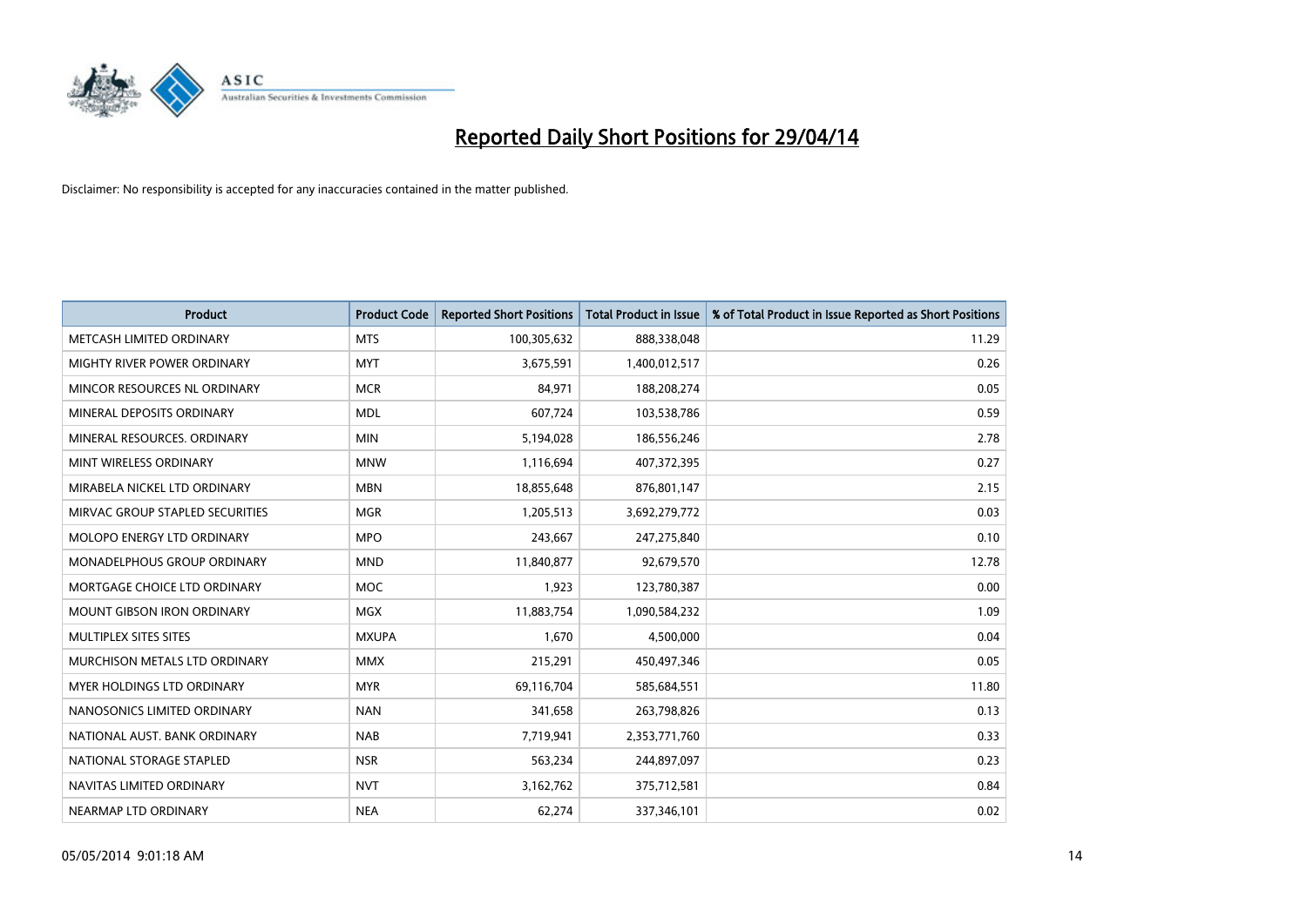

| <b>Product</b>                | <b>Product Code</b> | <b>Reported Short Positions</b> | <b>Total Product in Issue</b> | % of Total Product in Issue Reported as Short Positions |
|-------------------------------|---------------------|---------------------------------|-------------------------------|---------------------------------------------------------|
| NEON ENERGY LIMITED ORDINARY  | <b>NEN</b>          | 140,474                         | 553,037,848                   | 0.03                                                    |
| NEW HOPE CORPORATION ORDINARY | <b>NHC</b>          | 940,841                         | 830,933,112                   | 0.11                                                    |
| NEWCREST MINING ORDINARY      | <b>NCM</b>          | 9,313,131                       | 766,510,971                   | 1.22                                                    |
| NEWS CORP A NON-VOTING CDI    | <b>NWSLV</b>        | 407,620                         | 3,115,091                     | 13.09                                                   |
| NEWS CORP B VOTING CDI        | <b>NWS</b>          | 2,217,897                       | 20,237,280                    | 10.96                                                   |
| NEWSAT LIMITED ORDINARY       | <b>NWT</b>          | 6,195,150                       | 612,199,841                   | 1.01                                                    |
| NEXTDC LIMITED ORDINARY       | <b>NXT</b>          | 11,453,723                      | 193,154,486                   | 5.93                                                    |
| NEXUS ENERGY LIMITED ORDINARY | <b>NXS</b>          | 1,462,101                       | 1,330,219,459                 | 0.11                                                    |
| NIB HOLDINGS LIMITED ORDINARY | <b>NHF</b>          | 3,386,125                       | 439,004,182                   | 0.77                                                    |
| NICK SCALI LIMITED ORDINARY   | <b>NCK</b>          | $\mathbf{1}$                    | 81,000,000                    | 0.00                                                    |
| NIDO PETROLEUM ORDINARY       | <b>NDO</b>          | 47,402                          | 2,048,317,635                 | 0.00                                                    |
| NINE ENTERTAINMENT ORDINARY   | <b>NEC</b>          | 11,136,925                      | 940,295,023                   | 1.18                                                    |
| NOBLE MINERAL RES ORDINARY    | <b>NMG</b>          | 2,365,726                       | 666,397,952                   | 0.36                                                    |
| NORTHERN IRON LTD ORDINARY    | <b>NFE</b>          | 11,392                          | 484,405,314                   | 0.00                                                    |
| NORTHERN STAR ORDINARY        | <b>NST</b>          | 1,460,499                       | 578,591,915                   | 0.25                                                    |
| NOVOGEN LIMITED ORDINARY      | <b>NRT</b>          | 75,693                          | 168,557,834                   | 0.04                                                    |
| NRW HOLDINGS LIMITED ORDINARY | <b>NWH</b>          | 12,573,058                      | 278,888,011                   | 4.51                                                    |
| NUCOAL RESOURCES LTD ORDINARY | <b>NCR</b>          | 1                               | 768,612,354                   | 0.00                                                    |
| NUFARM LIMITED ORDINARY       | <b>NUF</b>          | 16,931,811                      | 263,725,895                   | 6.42                                                    |
| OAKTON LIMITED ORDINARY       | <b>OKN</b>          | 16,740                          | 89,990,235                    | 0.02                                                    |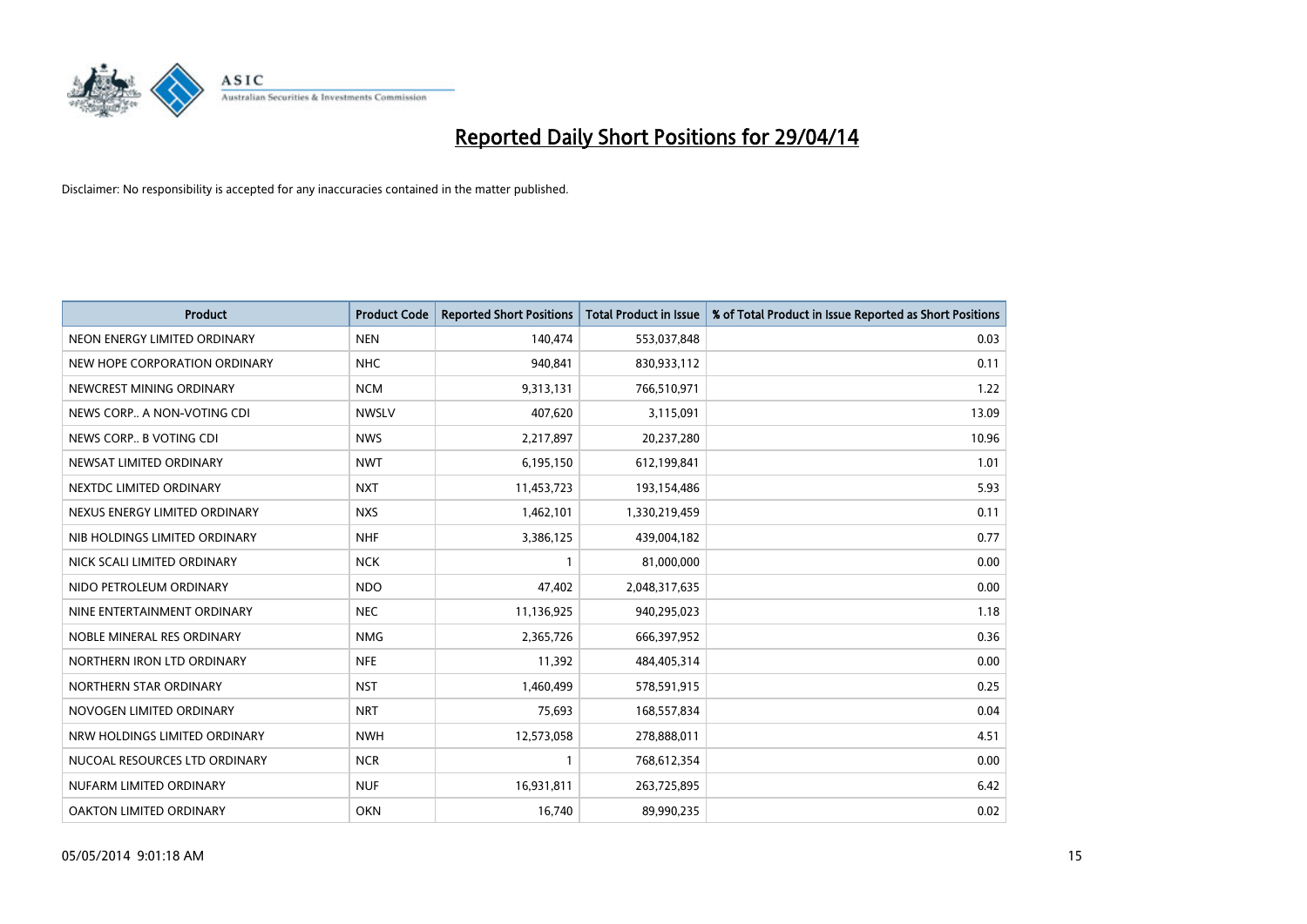

| <b>Product</b>                        | <b>Product Code</b> | <b>Reported Short Positions</b> | <b>Total Product in Issue</b> | % of Total Product in Issue Reported as Short Positions |
|---------------------------------------|---------------------|---------------------------------|-------------------------------|---------------------------------------------------------|
| OCEANAGOLD CORP. CHESS DEPOSITARY INT | <b>OGC</b>          | 3,272,259                       | 300,567,377                   | 1.09                                                    |
| OCEANIA CAPITAL LTD ORDINARY          | <b>OCP</b>          |                                 | 35,307,209                    | 0.00                                                    |
| OIL SEARCH LTD ORDINARY               | <b>OSH</b>          | 10,032,571                      | 1,496,692,453                 | 0.67                                                    |
| OM HOLDINGS LIMITED ORDINARY          | OMH                 | 1,862,997                       | 733,423,337                   | 0.25                                                    |
| ORICA LIMITED ORDINARY                | ORI                 | 6,509,973                       | 370,924,362                   | 1.76                                                    |
| ORIGIN ENERGY ORDINARY                | <b>ORG</b>          | 6,651,939                       | 1,103,645,753                 | 0.60                                                    |
| OROCOBRE LIMITED ORDINARY             | <b>ORE</b>          | 2,155,807                       | 132,041,911                   | 1.63                                                    |
| ORORA LIMITED ORDINARY                | <b>ORA</b>          | 1,262,929                       | 1,206,684,923                 | 0.10                                                    |
| OROTONGROUP LIMITED ORDINARY          | ORL                 | 157,159                         | 40,880,902                    | 0.38                                                    |
| <b>OZ MINERALS ORDINARY</b>           | OZL                 | 11,695,293                      | 303,470,022                   | 3.85                                                    |
| OZFOREX GROUP LTD ORDINARY            | <b>OFX</b>          | 4,378,918                       | 240,000,000                   | 1.82                                                    |
| PACIFIC BRANDS ORDINARY               | <b>PBG</b>          | 14,944,876                      | 917,226,291                   | 1.63                                                    |
| PACT GROUP HLDGS LTD ORDINARY         | PGH                 | 3,282,590                       | 294,097,961                   | 1.12                                                    |
| PALADIN ENERGY LTD ORDINARY           | <b>PDN</b>          | 92,225,878                      | 964, 367, 284                 | 9.56                                                    |
| PANAUST LIMITED ORDINARY              | <b>PNA</b>          | 4,276,005                       | 635,580,654                   | 0.67                                                    |
| PANORAMIC RESOURCES ORDINARY          | PAN                 | 203,235                         | 322,275,824                   | 0.06                                                    |
| PANTERRA GOLD LTD ORDINARY            | PGI                 | 1                               | 772,781,012                   | 0.00                                                    |
| PAPERLINX LIMITED ORDINARY            | <b>PPX</b>          | 44,770                          | 665, 181, 261                 | 0.01                                                    |
| PAPILLON RES LTD ORDINARY             | PIR                 | 11,583,334                      | 341,494,210                   | 3.39                                                    |
| PATTIES FOODS LTD ORDINARY            | PFL                 |                                 | 139,144,338                   | 0.00                                                    |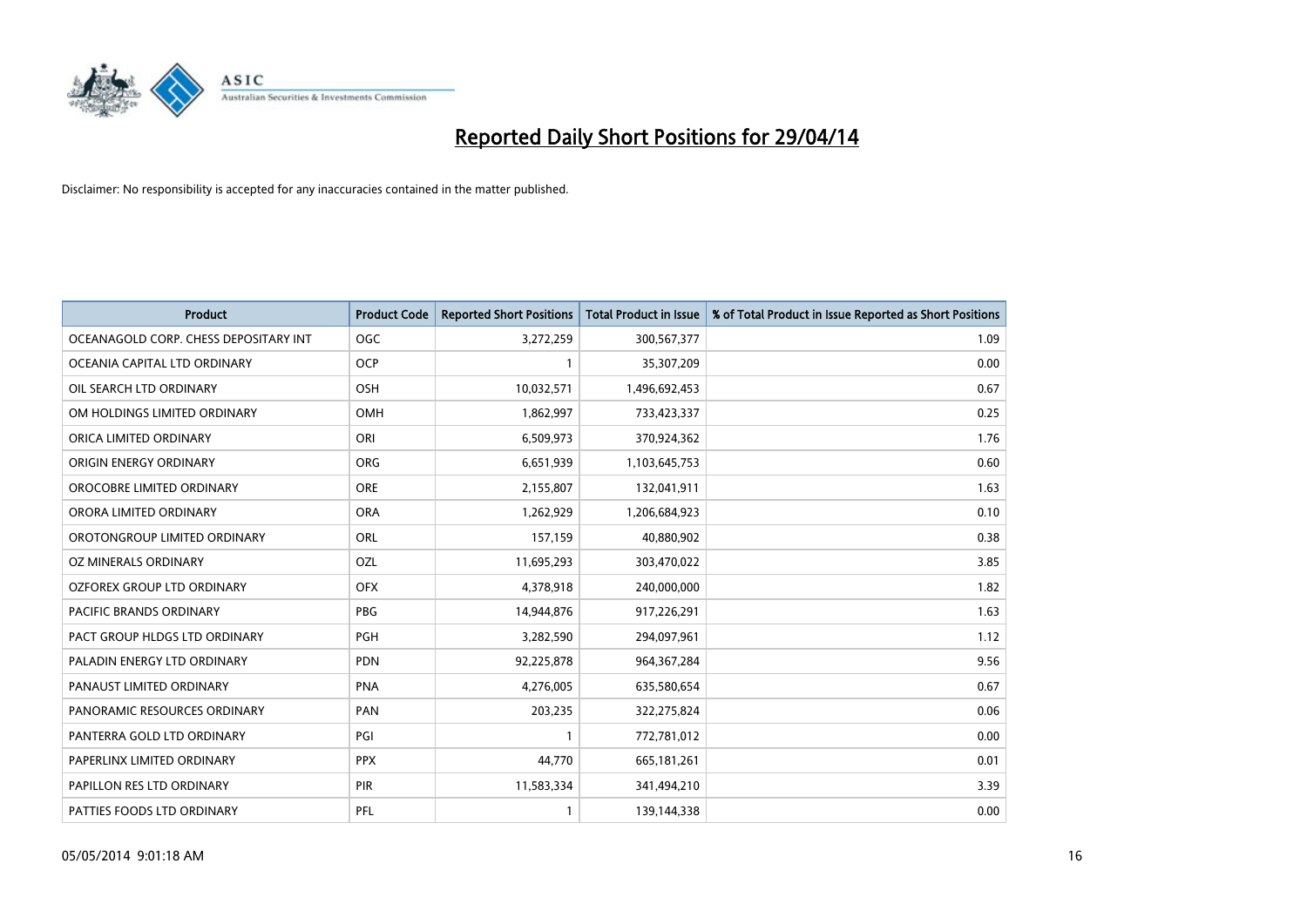

| <b>Product</b>                    | <b>Product Code</b> | <b>Reported Short Positions</b> | <b>Total Product in Issue</b> | % of Total Product in Issue Reported as Short Positions |
|-----------------------------------|---------------------|---------------------------------|-------------------------------|---------------------------------------------------------|
| PEET LIMITED ORDINARY             | <b>PPC</b>          | 323,887                         | 433,389,348                   | 0.07                                                    |
| PERPETUAL LIMITED ORDINARY        | <b>PPT</b>          | 1,274,948                       | 46,574,426                    | 2.74                                                    |
| PERSEUS MINING LTD ORDINARY       | <b>PRU</b>          | 14, 187, 286                    | 526,656,401                   | 2.69                                                    |
| PHARMAXIS LTD ORDINARY            | <b>PXS</b>          | 408,118                         | 309,514,849                   | 0.13                                                    |
| PLATINUM ASSET ORDINARY           | <b>PTM</b>          | 272,255                         | 580,283,095                   | 0.05                                                    |
| PLATINUM AUSTRALIA ORDINARY       | <b>PLA</b>          | 836,027                         | 504,968,043                   | 0.17                                                    |
| PLATINUM CAPITAL LTD ORDINARY     | <b>PMC</b>          | 5,675                           | 231,071,933                   | 0.00                                                    |
| PMP LIMITED ORDINARY              | <b>PMP</b>          | 1,581,227                       | 323,781,124                   | 0.49                                                    |
| PRANA BIOTECHNOLOGY ORDINARY      | PBT                 | 1,217,634                       | 488,646,960                   | 0.25                                                    |
| PREMIER INVESTMENTS ORDINARY      | <b>PMV</b>          | 131,385                         | 155,314,874                   | 0.08                                                    |
| PRIMA BIOMED LTD ORDINARY         | <b>PRR</b>          | 764,324                         | 1,228,709,341                 | 0.06                                                    |
| PRIMARY HEALTH CARE ORDINARY      | <b>PRY</b>          | 13,841,210                      | 505,659,944                   | 2.74                                                    |
| PRIME MEDIA GRP LTD ORDINARY      | <b>PRT</b>          | 1,561,366                       | 366,330,303                   | 0.43                                                    |
| PROGRAMMED ORDINARY               | <b>PRG</b>          | 60,380                          | 118,253,992                   | 0.05                                                    |
| PURA VIDA ENERGY NL ORDINARY      | <b>PVD</b>          | 36,537                          | 127,168,198                   | 0.03                                                    |
| <b>QANTAS AIRWAYS ORDINARY</b>    | QAN                 | 80,856,074                      | 2,196,330,250                 | 3.68                                                    |
| OBE INSURANCE GROUP ORDINARY      | <b>OBE</b>          | 15,836,681                      | 1,253,883,293                 | 1.26                                                    |
| ORXPHARMA LTD ORDINARY            | QRX                 | 30,000                          | 164,190,969                   | 0.02                                                    |
| <b>QUBE HOLDINGS LTD ORDINARY</b> | <b>QUB</b>          | 28,392,300                      | 1,028,551,156                 | 2.76                                                    |
| RAMELIUS RESOURCES ORDINARY       | <b>RMS</b>          | 12,110                          | 365,740,380                   | 0.00                                                    |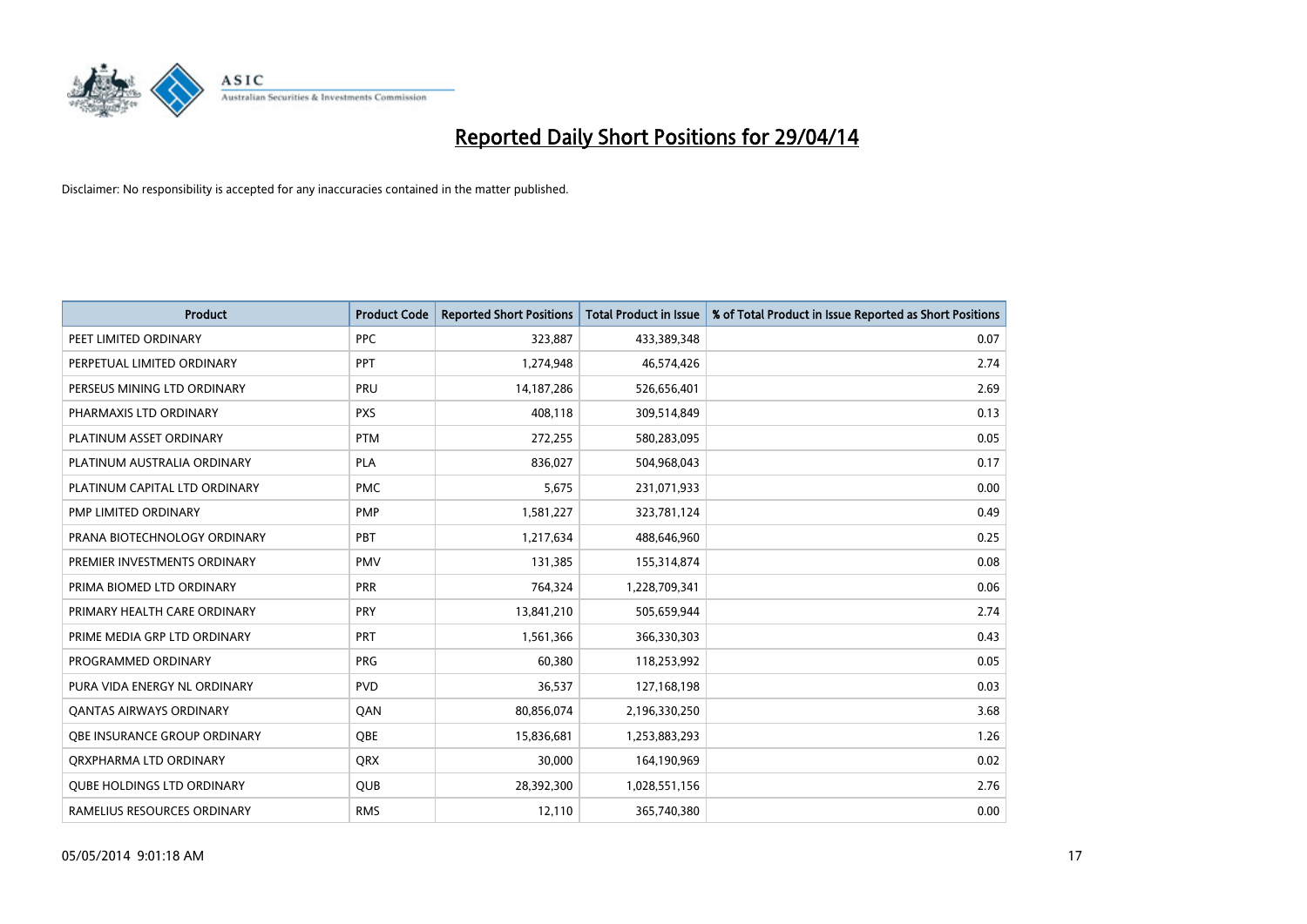

| <b>Product</b>                      | <b>Product Code</b> | <b>Reported Short Positions</b> | <b>Total Product in Issue</b> | % of Total Product in Issue Reported as Short Positions |
|-------------------------------------|---------------------|---------------------------------|-------------------------------|---------------------------------------------------------|
| RAMSAY HEALTH CARE ORDINARY         | <b>RHC</b>          | 1,473,445                       | 202,081,252                   | 0.73                                                    |
| <b>RCG CORPORATION LTD ORDINARY</b> | <b>RCG</b>          | 125,147                         | 263,808,625                   | 0.05                                                    |
| <b>RCR TOMLINSON ORDINARY</b>       | <b>RCR</b>          | 250,546                         | 136,989,238                   | 0.18                                                    |
| <b>REA GROUP ORDINARY</b>           | <b>REA</b>          | 1,208,236                       | 131,714,699                   | 0.92                                                    |
| RECALL HOLDINGS LTD ORDINARY        | <b>REC</b>          | 2,552,227                       | 312,836,448                   | 0.82                                                    |
| <b>RECKON LIMITED ORDINARY</b>      | <b>RKN</b>          | 1,472,071                       | 126,913,066                   | 1.16                                                    |
| <b>RED FORK ENERGY ORDINARY</b>     | <b>RFE</b>          | 2,397,668                       | 501,051,719                   | 0.48                                                    |
| REDBANK ENERGY LTD ORDINARY         | AEJ                 | 13                              | 786,287                       | 0.00                                                    |
| REED RESOURCES LTD ORDINARY         | <b>RDR</b>          | 1,015                           | 523,453,895                   | 0.00                                                    |
| <b>REGIS RESOURCES ORDINARY</b>     | <b>RRL</b>          | 28,665,316                      | 499,744,095                   | 5.74                                                    |
| RESMED INC CDI 10:1                 | <b>RMD</b>          | 36,430,310                      | 1,415,926,590                 | 2.57                                                    |
| RESOLUTE MINING ORDINARY            | <b>RSG</b>          | 11,013,834                      | 641,189,223                   | 1.72                                                    |
| <b>RESOURCE GENERATION ORDINARY</b> | <b>RES</b>          | 1,220                           | 581,380,338                   | 0.00                                                    |
| RETAIL FOOD GROUP ORDINARY          | <b>RFG</b>          | 4,744,558                       | 144,868,508                   | 3.28                                                    |
| REX MINERALS LIMITED ORDINARY       | <b>RXM</b>          | 660,804                         | 220,519,784                   | 0.30                                                    |
| RIO TINTO LIMITED ORDINARY          | <b>RIO</b>          | 2,672,536                       | 435,758,720                   | 0.61                                                    |
| ROC OIL COMPANY ORDINARY            | <b>ROC</b>          | 2,053,611                       | 687,618,400                   | 0.30                                                    |
| ROYAL WOLF HOLDINGS ORDINARY        | <b>RWH</b>          | 192,532                         | 100,387,052                   | 0.19                                                    |
| RUNGEPINCOCKMINARCO ORDINARY        | <b>RUL</b>          | 32,000                          | 141,358,550                   | 0.02                                                    |
| <b>RURALCO HOLDINGS ORDINARY</b>    | <b>RHL</b>          | 464                             | 77,291,069                    | 0.00                                                    |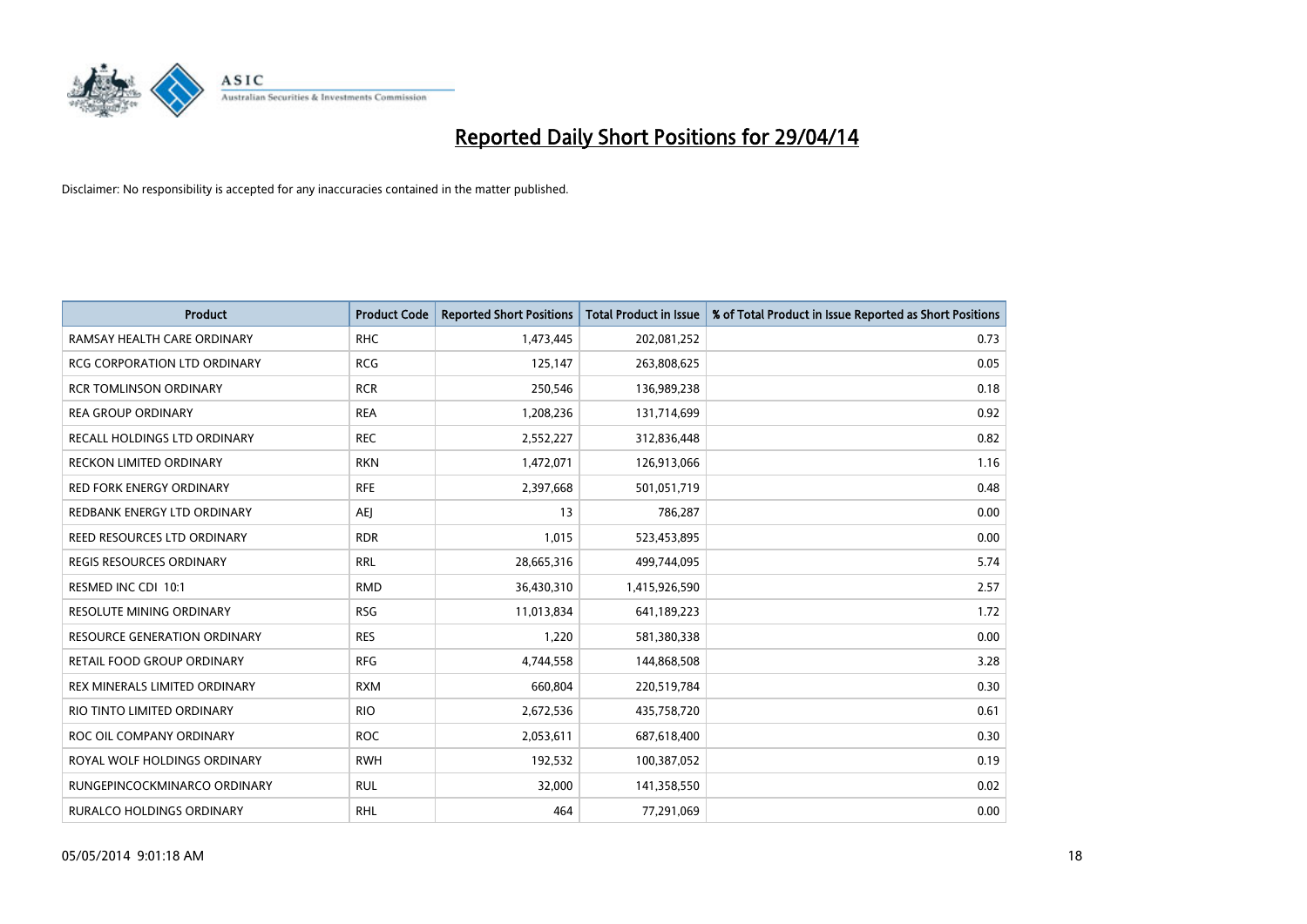

| <b>Product</b>                        | <b>Product Code</b> | <b>Reported Short Positions</b> | <b>Total Product in Issue</b> | % of Total Product in Issue Reported as Short Positions |
|---------------------------------------|---------------------|---------------------------------|-------------------------------|---------------------------------------------------------|
| <b>RXP SERVICES LTD ORDINARY</b>      | <b>RXP</b>          | 57,000                          | 133,028,367                   | 0.04                                                    |
| SAI GLOBAL LIMITED ORDINARY           | SAI                 | 10,993,205                      | 210,793,906                   | 5.22                                                    |
| SALMAT LIMITED ORDINARY               | <b>SLM</b>          | 54                              | 159,812,799                   | 0.00                                                    |
| SAMSON OIL & GAS LTD ORDINARY         | SSN                 | 15,184,000                      | 2,772,738,013                 | 0.55                                                    |
| SANDFIRE RESOURCES ORDINARY           | <b>SFR</b>          | 936,752                         | 155,640,968                   | 0.60                                                    |
| SANTOS LTD ORDINARY                   | <b>STO</b>          | 7,061,285                       | 975,314,977                   | 0.72                                                    |
| SARACEN MINERAL ORDINARY              | <b>SAR</b>          | 224,022                         | 792,784,738                   | 0.03                                                    |
| SCA PROPERTY GROUP STAPLED SECURITIES | <b>SCP</b>          | 44,299,204                      | 648,628,320                   | 6.83                                                    |
| SEDGMAN LIMITED ORDINARY              | <b>SDM</b>          | 207,920                         | 227,059,277                   | 0.09                                                    |
| SEEK LIMITED ORDINARY                 | <b>SEK</b>          | 8,959,781                       | 340,384,875                   | 2.63                                                    |
| SELECT HARVESTS ORDINARY              | SHV                 | 20,044                          | 57,815,720                    | 0.03                                                    |
| SENEX ENERGY LIMITED ORDINARY         | <b>SXY</b>          | 7,133,738                       | 1,145,058,917                 | 0.62                                                    |
| SERVCORP LIMITED ORDINARY             | SRV                 | 33,050                          | 98,432,275                    | 0.03                                                    |
| SERVICE STREAM DEFERRED               | SSMN                | 5                               | 59,444,285                    | 0.00                                                    |
| SERVICE STREAM ORDINARY               | <b>SSM</b>          | 25                              | 326,943,570                   | 0.00                                                    |
| SEVEN GROUP HOLDINGS ORDINARY         | <b>SVW</b>          | 43,822                          | 306,285,823                   | 0.01                                                    |
| SEVEN WEST MEDIA LTD ORDINARY         | SWM                 | 6,678,537                       | 999,160,872                   | 0.67                                                    |
| SEYMOUR WHYTE LTD ORDINARY            | SWL                 | 8,389                           | 87,647,595                    | 0.01                                                    |
| SG FLEET GROUP LTD ORDINARY           | SGF                 | 7,694                           | 242,691,826                   | 0.00                                                    |
| SIGMA PHARMACEUTICAL ORDINARY         | <b>SIP</b>          | 11,713,952                      | 1,125,026,719                 | 1.04                                                    |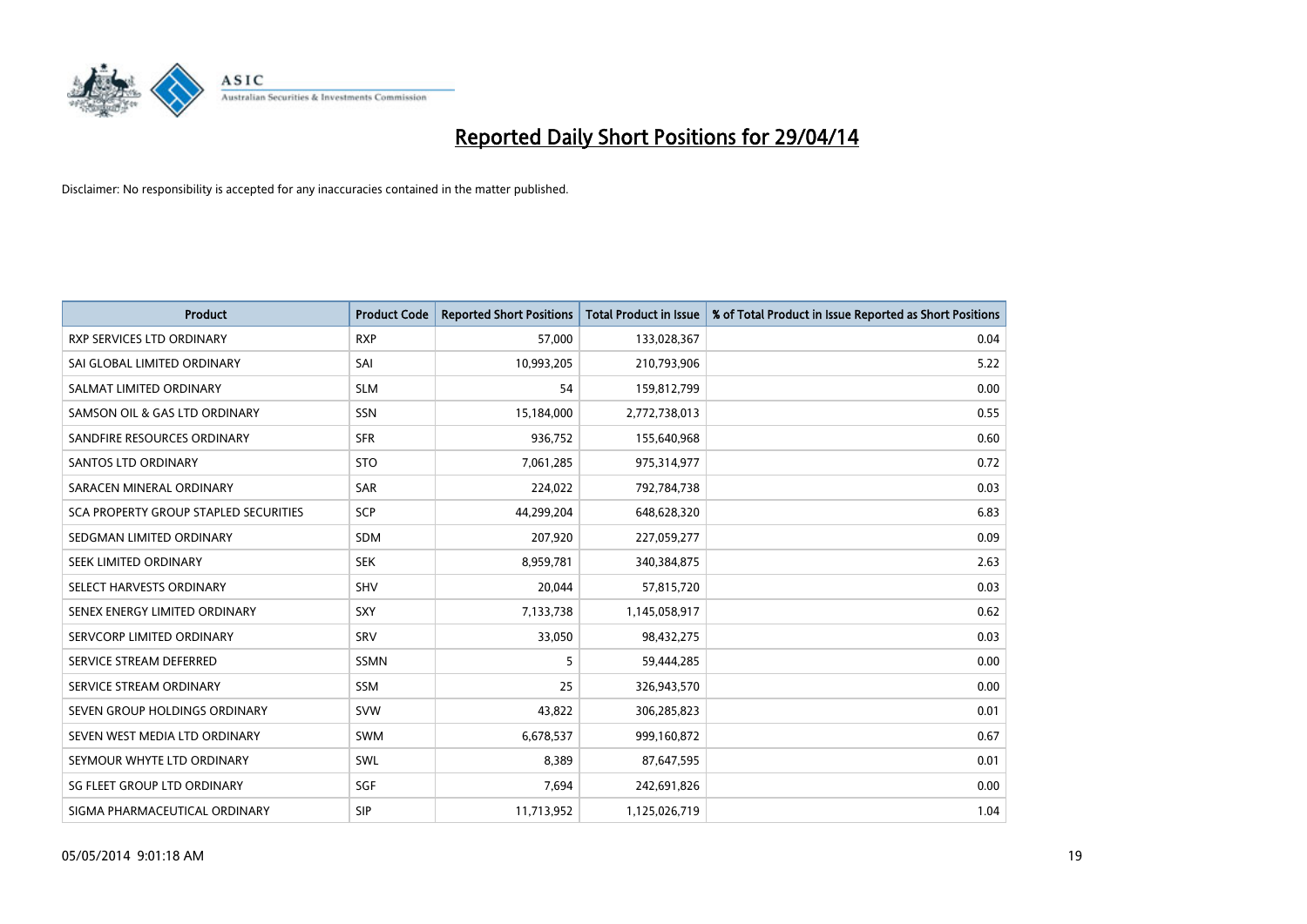

| <b>Product</b>                           | <b>Product Code</b> | <b>Reported Short Positions</b> | <b>Total Product in Issue</b> | % of Total Product in Issue Reported as Short Positions |
|------------------------------------------|---------------------|---------------------------------|-------------------------------|---------------------------------------------------------|
| SILEX SYSTEMS ORDINARY                   | <b>SLX</b>          | 2,865,597                       | 170,367,734                   | 1.68                                                    |
| SILVER CHEF LIMITED ORDINARY             | <b>SIV</b>          | 119,596                         | 29,333,629                    | 0.41                                                    |
| SILVER LAKE RESOURCE ORDINARY            | <b>SLR</b>          | 23,558,482                      | 503,233,971                   | 4.68                                                    |
| SIMS METAL MGMT LTD ORDINARY             | SGM                 | 12,540,661                      | 204,468,597                   | 6.13                                                    |
| SINGAPORE TELECOMM. CHESS DEPOSITARY INT | SGT                 | 9,927,214                       | 149,099,508                   | 6.66                                                    |
| SINO GAS ENERGY ORDINARY                 | <b>SEH</b>          | 1,792,315                       | 1,530,457,040                 | 0.12                                                    |
| SIRIUS RESOURCES NL ORDINARY             | <b>SIR</b>          | 11,493,516                      | 261,980,167                   | 4.39                                                    |
| SIRTEX MEDICAL ORDINARY                  | <b>SRX</b>          | 22,539                          | 56,108,439                    | 0.04                                                    |
| SKILLED GROUP LTD ORDINARY               | <b>SKE</b>          | 2,032,558                       | 235,254,496                   | 0.86                                                    |
| <b>SKY NETWORK ORDINARY</b>              | <b>SKT</b>          | 71,288                          | 389,139,785                   | 0.02                                                    |
| SKYCITY ENT GRP LTD ORDINARY             | <b>SKC</b>          | 314,596                         | 582,088,094                   | 0.05                                                    |
| <b>SLATER &amp; GORDON ORDINARY</b>      | SGH                 | 5,707,022                       | 203,821,542                   | 2.80                                                    |
| SMS MANAGEMENT, ORDINARY                 | <b>SMX</b>          | 2,167,932                       | 70,099,763                    | 3.09                                                    |
| SONIC HEALTHCARE ORDINARY                | SHL                 | 4,177,510                       | 400,811,556                   | 1.04                                                    |
| SOUL PATTINSON (W.H) ORDINARY            | SOL                 | 8,327                           | 239,395,320                   | 0.00                                                    |
| SOUTH BOULDER MINES ORDINARY             | <b>STB</b>          |                                 | 128,977,826                   | 0.00                                                    |
| SP AUSNET STAPLED SECURITIES             | <b>SPN</b>          | 66,150,395                      | 3,386,607,080                 | 1.95                                                    |
| SPARK INFRASTRUCTURE STAPLED US PROHIBT. | SKI                 | 42,429,689                      | 1,326,734,264                 | 3.20                                                    |
| SPDR 200 FUND ETF UNITS                  | <b>STW</b>          | 79,700                          | 45,026,368                    | 0.18                                                    |
| SPDR 200 RESOURCES ETF UNITS             | <b>OZR</b>          | 8,093                           | 1,601,962                     | 0.51                                                    |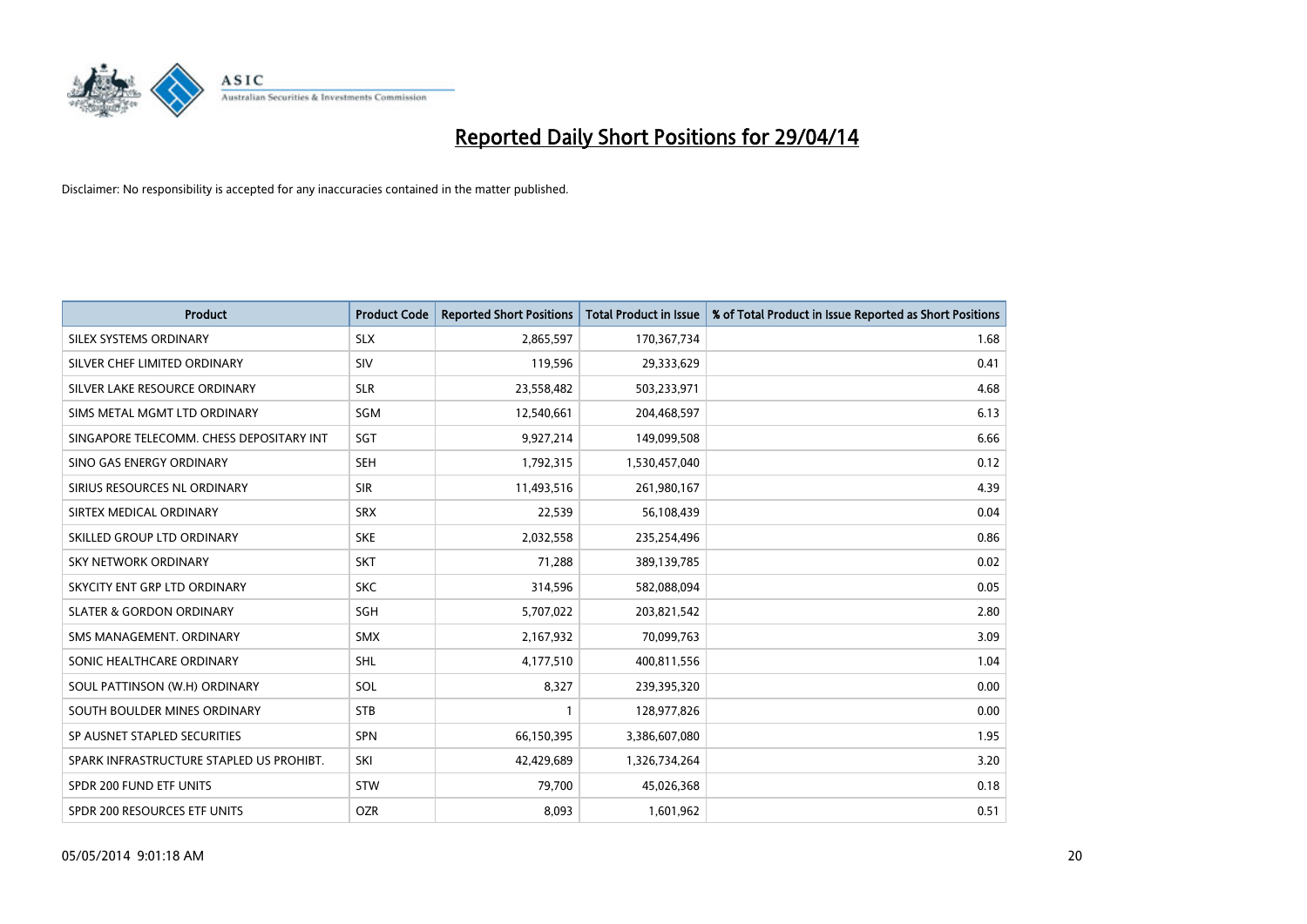

| <b>Product</b>                   | <b>Product Code</b> | <b>Reported Short Positions</b> | <b>Total Product in Issue</b> | % of Total Product in Issue Reported as Short Positions |
|----------------------------------|---------------------|---------------------------------|-------------------------------|---------------------------------------------------------|
| SPDR SMALL ORDS ETF UNITS        | SSO                 | 126,268                         | 801,304                       | 15.76                                                   |
| SPECIALTY FASHION ORDINARY       | <b>SFH</b>          | 990                             | 192,236,121                   | 0.00                                                    |
| ST BARBARA LIMITED ORDINARY      | <b>SBM</b>          | 27,681,723                      | 488,074,077                   | 5.67                                                    |
| STARPHARMA HOLDINGS ORDINARY     | <b>SPL</b>          | 15,399,874                      | 284,664,680                   | 5.41                                                    |
| STEADFAST GROUP LTD ORDINARY     | <b>SDF</b>          | 1,673,220                       | 501,638,307                   | 0.33                                                    |
| STH CRS ELECT ENGNR ORDINARY     | <b>SXE</b>          | 19,573                          | 161,523,130                   | 0.01                                                    |
| STHN CROSS MEDIA ORDINARY        | SXL                 | 17,768,838                      | 705,246,986                   | 2.52                                                    |
| STOCKLAND UNITS/ORD STAPLED      | SGP                 | 14,876,163                      | 2,326,978,560                 | 0.64                                                    |
| STRAITS RES LTD. ORDINARY        | SRQ                 | 28,747                          | 1,217,730,293                 | 0.00                                                    |
| STRATA-X ENERGY LTD CDI 1:1      | <b>SXA</b>          | 9,480,200                       | 88,852,680                    | 10.67                                                   |
| STW COMMUNICATIONS ORDINARY      | SGN                 | 1,209,282                       | 403,828,512                   | 0.30                                                    |
| SUNCORP GROUP LTD ORDINARY       | <b>SUN</b>          | 10,701,365                      | 1,286,600,980                 | 0.83                                                    |
| SUNDANCE ENERGY ORDINARY         | <b>SEA</b>          | 10,469,487                      | 547,384,195                   | 1.91                                                    |
| SUNDANCE RESOURCES ORDINARY      | <b>SDL</b>          | 86,988,142                      | 3,079,369,367                 | 2.82                                                    |
| SUNLAND GROUP LTD ORDINARY       | <b>SDG</b>          | 109,864                         | 181,710,087                   | 0.06                                                    |
| SUPER RET REP LTD ORDINARY       | <b>SUL</b>          | 3,332,110                       | 196,731,620                   | 1.69                                                    |
| SYD AIRPORT STAPLED US PROHIBIT. | <b>SYD</b>          | 13,554,052                      | 2,216,216,041                 | 0.61                                                    |
| SYRAH RESOURCES ORDINARY         | <b>SYR</b>          | 5,981,325                       | 162,475,614                   | 3.68                                                    |
| TABCORP HOLDINGS LTD ORDINARY    | <b>TAH</b>          | 17,951,506                      | 762,954,019                   | 2.35                                                    |
| TANAMI GOLD NL ORDINARY          | <b>TAM</b>          | 1                               | 1,175,097,046                 | 0.00                                                    |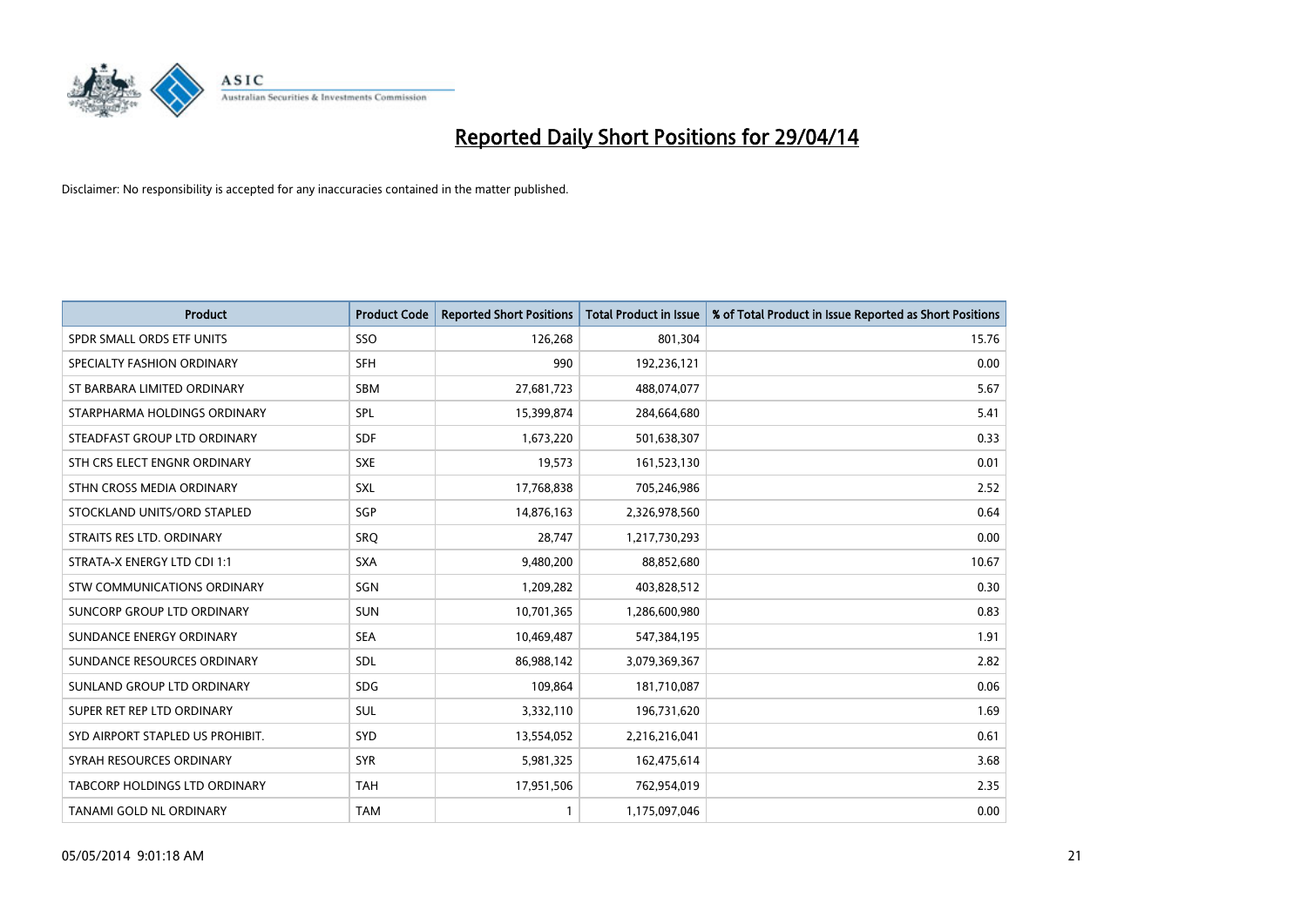

| Product                              | <b>Product Code</b> | <b>Reported Short Positions</b> | <b>Total Product in Issue</b> | % of Total Product in Issue Reported as Short Positions |
|--------------------------------------|---------------------|---------------------------------|-------------------------------|---------------------------------------------------------|
| TAP OIL LIMITED ORDINARY             | <b>TAP</b>          | 34,591                          | 242,237,221                   | 0.01                                                    |
| TASSAL GROUP LIMITED ORDINARY        | <b>TGR</b>          | 158,435                         | 146,507,029                   | 0.11                                                    |
| <b>TATTS GROUP LTD ORDINARY</b>      | <b>TTS</b>          | 10,906,540                      | 1,434,447,341                 | 0.76                                                    |
| TECHNOLOGY ONE ORDINARY              | <b>TNE</b>          | 332,794                         | 307,751,455                   | 0.11                                                    |
| TELECOM CORPORATION ORDINARY         | <b>TEL</b>          | 8,717,894                       | 1,828,530,844                 | 0.48                                                    |
| TELSTRA CORPORATION, ORDINARY        | <b>TLS</b>          | 19,137,081                      | 12,443,074,357                | 0.15                                                    |
| TEN NETWORK HOLDINGS ORDINARY        | <b>TEN</b>          | 163,845,704                     | 2,630,984,596                 | 6.23                                                    |
| TERANGA GOLD CORP CDI 1:1            | <b>TGZ</b>          | 191,976                         | 102,477,388                   | 0.19                                                    |
| TFS CORPORATION LTD ORDINARY         | <b>TFC</b>          | 816,883                         | 282,157,408                   | 0.29                                                    |
| THE REJECT SHOP ORDINARY             | <b>TRS</b>          | 2,857,027                       | 28,826,248                    | 9.91                                                    |
| TIGER RESOURCES ORDINARY             | <b>TGS</b>          | 496,546                         | 838,897,617                   | 0.06                                                    |
| TITAN ENERGY SERVICE ORDINARY        | <b>TTN</b>          | 7,502                           | 49,021,963                    | 0.02                                                    |
| TOLL HOLDINGS LTD ORDINARY           | <b>TOL</b>          | 32,059,029                      | 717,133,875                   | 4.47                                                    |
| TOX FREE SOLUTIONS ORDINARY          | <b>TOX</b>          | 2,765,697                       | 133,252,359                   | 2.08                                                    |
| TPG TELECOM LIMITED ORDINARY         | <b>TPM</b>          | 8,417,374                       | 793,808,141                   | 1.06                                                    |
| TRADE ME GROUP ORDINARY              | <b>TME</b>          | 1,310,484                       | 396,548,005                   | 0.33                                                    |
| TRANSFIELD SERVICES ORDINARY         | <b>TSE</b>          | 38,970,729                      | 512,457,716                   | 7.60                                                    |
| TRANSPACIFIC INDUST. ORDINARY        | <b>TPI</b>          | 14,916,146                      | 1,578,786,704                 | 0.94                                                    |
| TRANSURBAN GROUP TRIPLE STAPLED SEC. | <b>TCL</b>          | 10,635,244                      | 1,491,855,200                 | 0.71                                                    |
| TREASURY GROUP ORDINARY              | <b>TRG</b>          | 12,340                          | 23,070,755                    | 0.05                                                    |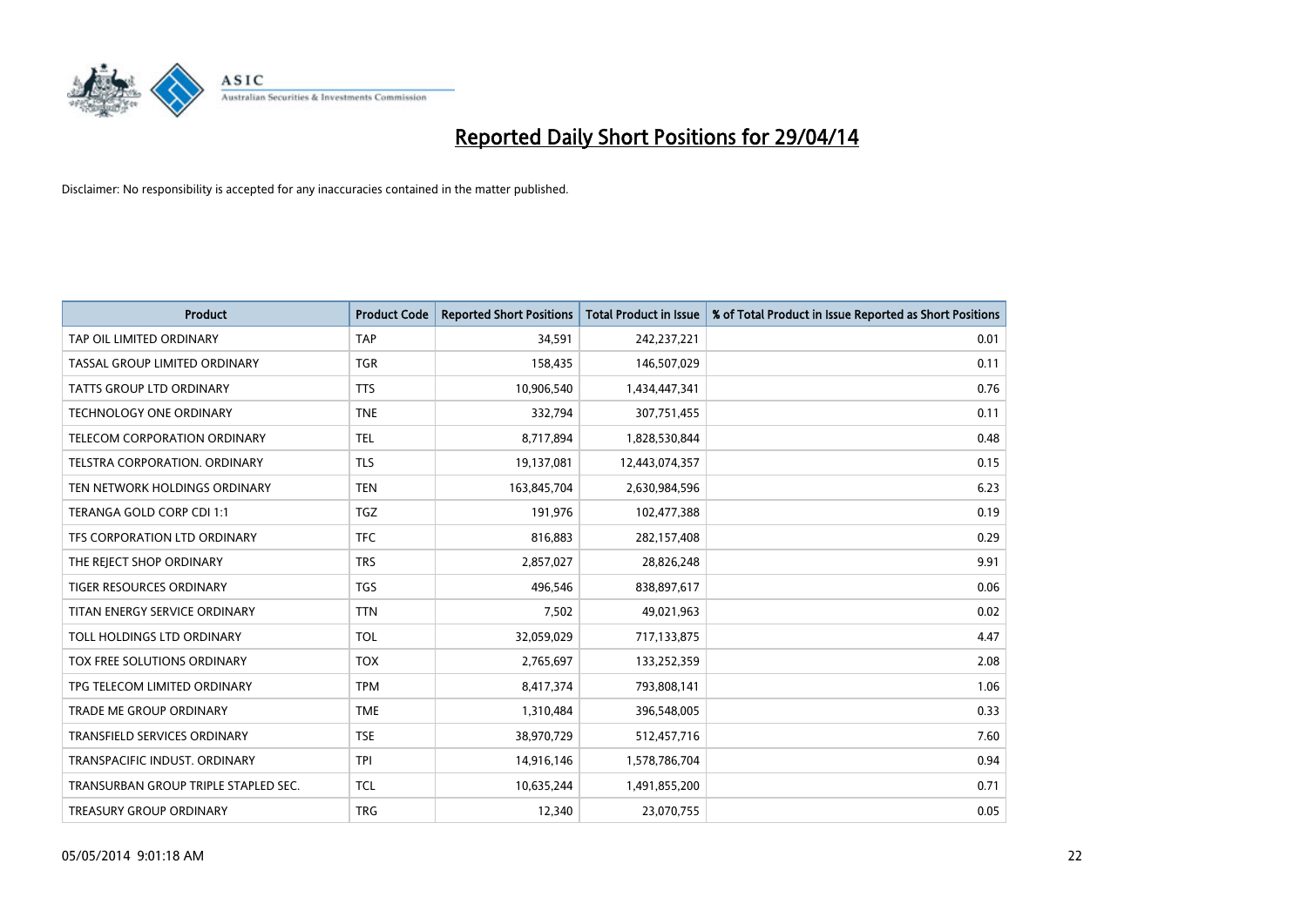

| <b>Product</b>                        | <b>Product Code</b> | <b>Reported Short Positions</b> | <b>Total Product in Issue</b> | % of Total Product in Issue Reported as Short Positions |
|---------------------------------------|---------------------|---------------------------------|-------------------------------|---------------------------------------------------------|
| TREASURY WINE ESTATE ORDINARY         | <b>TWE</b>          | 51,306,770                      | 648,937,948                   | 7.91                                                    |
| TROY RESOURCES LTD ORDINARY           | <b>TRY</b>          | 2,393,937                       | 195,034,997                   | 1.23                                                    |
| TWENTY-FIRST FOX INC A NON-VOTING CDI | <b>FOXLV</b>        | 343,942                         | 8,628,809                     | 3.99                                                    |
| TWENTY-FIRST FOX INC B VOTING CDI     | <b>FOX</b>          | 1,152,993                       | 152,398,484                   | 0.76                                                    |
| UGL LIMITED ORDINARY                  | UGL                 | 20,197,302                      | 166,511,240                   | 12.13                                                   |
| UNILIFE CORPORATION CDI 6:1           | <b>UNS</b>          | 119,999                         | 259,710,264                   | 0.05                                                    |
| US MASTERS RES FUND ORDINARY UNITS    | <b>URF</b>          | 27                              | 263,972,915                   | 0.00                                                    |
| UXC LIMITED ORDINARY                  | <b>UXC</b>          | 3,136,586                       | 321,271,353                   | 0.98                                                    |
| <b>VEDA GROUP LTD ORDINARY</b>        | <b>VED</b>          | 6,545,043                       | 842,055,406                   | 0.78                                                    |
| VILLAGE ROADSHOW LTD ORDINARY         | <b>VRL</b>          | 1,659,223                       | 159,498,988                   | 1.04                                                    |
| VIRGIN AUS HLDG LTD ORDINARY          | <b>VAH</b>          | 53,877,006                      | 3,514,825,734                 | 1.53                                                    |
| <b>VIRTUS HEALTH LTD ORDINARY</b>     | <b>VRT</b>          | 3,243,785                       | 79,722,678                    | 4.07                                                    |
| VISION EYE INSTITUTE ORDINARY         | <b>VEI</b>          | 184,218                         | 161,017,230                   | 0.11                                                    |
| <b>VOCATION LTD ORDINARY</b>          | <b>VET</b>          | 12,164,380                      | 200,000,000                   | 6.08                                                    |
| <b>VOCUS COMMS LTD ORDINARY</b>       | <b>VOC</b>          | 557,525                         | 92,834,500                    | 0.60                                                    |
| WATPAC LIMITED ORDINARY               | <b>WTP</b>          | 1,339                           | 186,489,922                   | 0.00                                                    |
| WEBJET LIMITED ORDINARY               | <b>WEB</b>          | 2,321,302                       | 79,397,959                    | 2.92                                                    |
| <b>WESFARMERS LIMITED ORDINARY</b>    | <b>WES</b>          | 6,972,608                       | 1,143,274,951                 | 0.61                                                    |
| WESTERN AREAS LTD ORDINARY            | <b>WSA</b>          | 20,478,802                      | 232,310,014                   | 8.82                                                    |
| WESTERN DESERT RES. ORDINARY          | <b>WDR</b>          | 5,277,724                       | 620,049,919                   | 0.85                                                    |